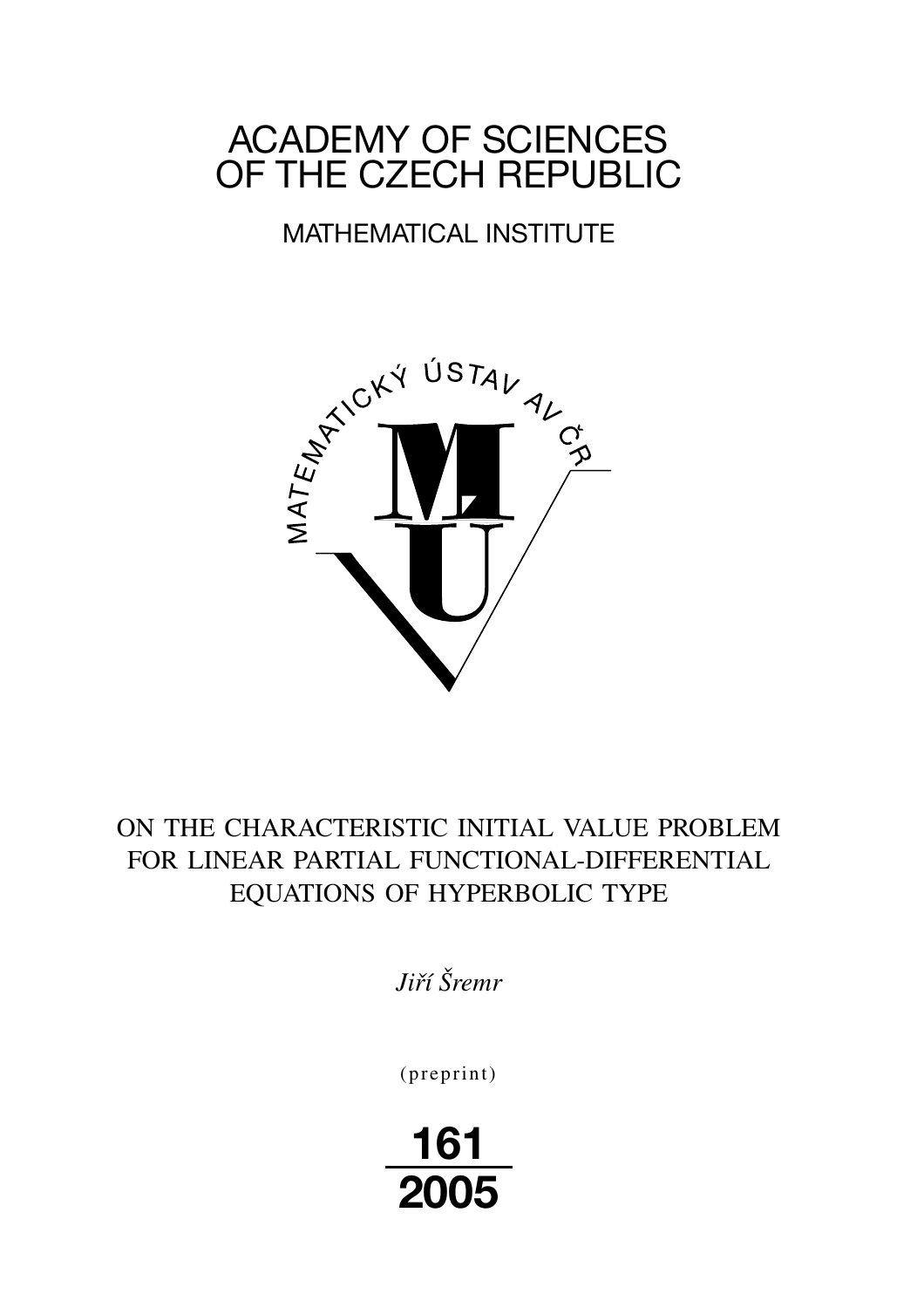# ON THE CHARACTERISTIC INITIAL VALUE PROBLEM FOR LINEAR PARTIAL FUNCTIONAL–DIFFERENTIAL EQUATIONS OF HYPERBOLIC TYPE

### Jiří Šremr

Abstract. Theorems on the Fredholm alternative and well–posedness of the characteristic initial value problem

$$
\frac{\partial^2 u(t,x)}{\partial t \partial x} = \ell(u)(t,x) + q(t,x),
$$
  
 
$$
u(t,c) = \varphi(t) \quad \text{for} \quad t \in [a,b], \qquad u(a,x) = \psi(x) \quad \text{for} \quad x \in [c,d]
$$

are established, where  $\ell : C(\mathcal{D}; \mathbb{R}) \to L(\mathcal{D}; \mathbb{R})$  is a linear bounded operator,  $q \in$  $L(\mathcal{D}; \mathbb{R}), \varphi : [a, b] \longrightarrow \mathbb{R}, \psi : [c, d] \longrightarrow \mathbb{R}$  are absolutely continuous functions such that  $\varphi(a) = \psi(c)$ , and  $\mathcal{D} = [a, b] \times [c, d]$ . Moreover, it is proved that if  $\ell$  is a nonincreasing operator and a certain theorem on functional differential inequalities holds for the problem considered then the operator indicated is necessarilly an  $(a, c)$ –Volterra one.

#### 1. Introduction

On the rectangle  $\mathcal{D} = [a, b] \times [c, d]$ , we consider the characteristic initial value problem

$$
\frac{\partial^2 u(t,x)}{\partial t \partial x} = \ell(u)(t,x) + q(t,x),\tag{1.1}
$$

$$
u(t,c) = \varphi(t) \quad \text{for} \quad t \in [a,b], \qquad u(a,x) = \psi(x) \quad \text{for} \quad x \in [c,d], \tag{1.2}
$$

where  $\ell : C(\mathcal{D}; \mathbb{R}) \to L(\mathcal{D}; \mathbb{R})$  is a linear bounded operator,  $q \in L(\mathcal{D}; \mathbb{R})$ , and  $\varphi$ :  $[a, b] \to \mathbb{R}, \psi : [c, d] \to \mathbb{R}$  are absolutely continuous functions such that  $\varphi(a) = \psi(c)$ . As usual,  $C(\mathcal{D}; \mathbb{R})$  and  $L(\mathcal{D}; \mathbb{R})$  denote the Banach spaces of continuous and Lebesgue integrable functions, respectively, equipped with the standard norms.

Under a solution of the problem (1.1), (1.2) is understood a function  $u \in$  $C^*(\mathcal{D};\mathbb{R})^1$  which satisfies the equation (1.1) almost everywhere on the set  $\mathcal D$  and verifies also the condition (1.2).

The aim of the paper is to prove the Fredholm alternative and well–posedness of the problem  $(1.1)$ ,  $(1.2)$  (see Sections 3 and 5). Moreover, some conditions are given in Section 4 under which the problem  $(1.1)$ ,  $(1.2)$  has a unique solution. The results obtained are concretized for the equation with deviating arguments

$$
\frac{\partial^2 u(t,x)}{\partial t \partial x} = p(t,x)u(\tau(t,x), \mu(t,x)) + q(t,x), \qquad (1.1')
$$

where  $p, q \in L(\mathcal{D}; \mathbb{R})$  and  $\tau : \mathcal{D} \to [a, b], \mu : \mathcal{D} \to [c, d]$  are measurable functions. Finally, there is proved in Section 6 that if a certain theorem on differential inequalities

<sup>2000</sup> Mathematics Subject Classification: 35L10, 35L15

Key words and phrases: Functional differential equation of hyperbolic type, characteristic initial value problem, nonnegative solution.

<sup>&</sup>lt;sup>1</sup>For definition of the class  $C^*(\mathcal{D};\mathbb{R})$ , see Section 2.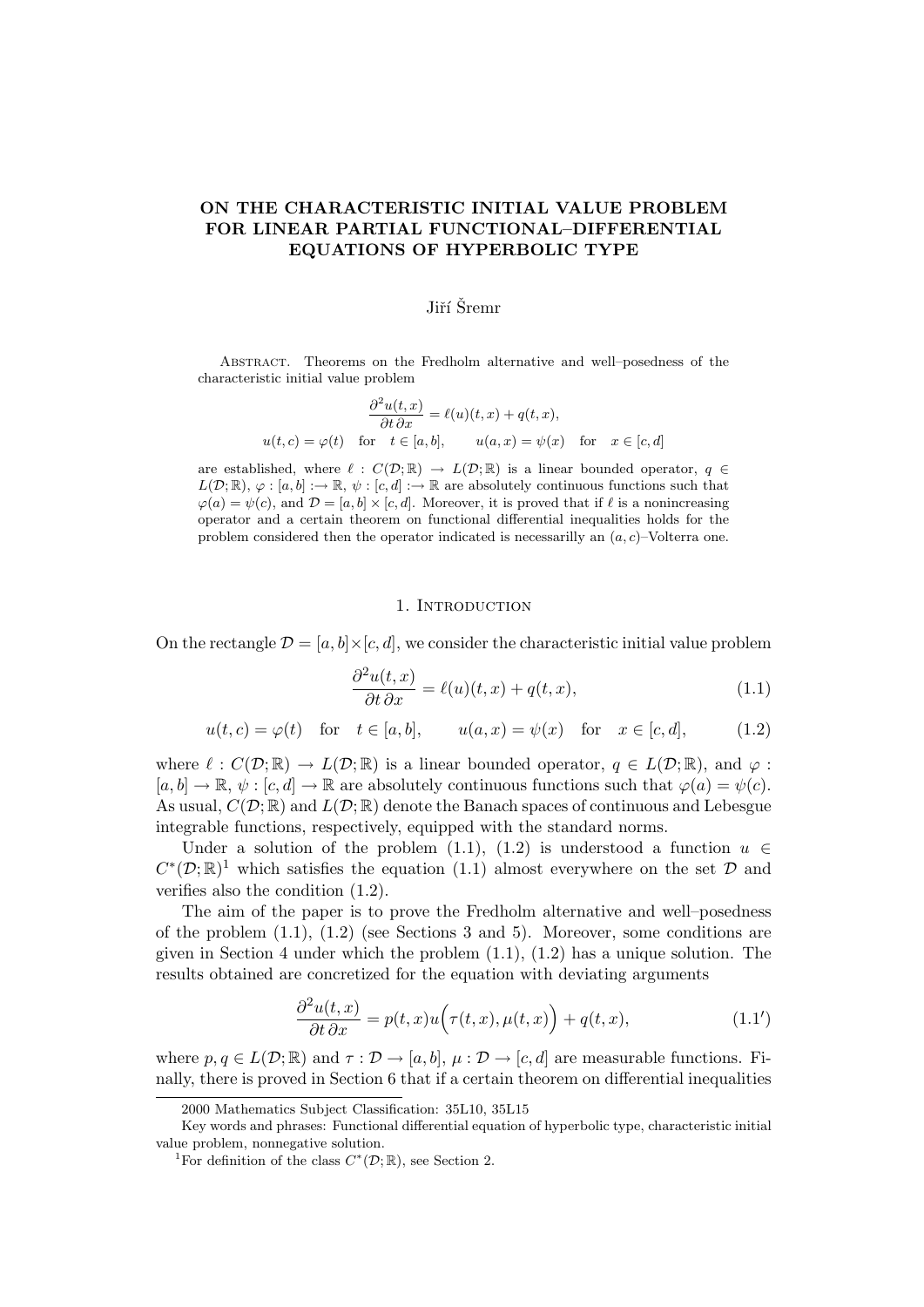$11\text{R}$ <sup>2</sup> JIRÍ ŠREMR

holds for the problem (1.1), (1.2) with a nonincreasing operator  $\ell$  then the operator indicated is necessarily an  $(a, c)$ –Volterra one.

We should note here that some solvability conditions and theorems on the well– posedness of the other boundary value problems for linear and nonlinear partial differential equations of hyperbolic type are given, e.g., in  $[3, 5, 6, 9, 10]$  (see also references therein).

#### 2. NOTATIONS AND DEFINITIONS

The following notation and definitions are used throughout the paper.

N is the set of all natural numbers.

R is the set of all real numbers,  $\mathbb{R}_+ = [0, +\infty]$ .

Ent $(x)$  denotes the entire part of the number  $x \in \mathbb{R}$ .

 $\mathcal{D} = [a, b] \times [c, d]$ , where  $-\infty < a < b < +\infty$  and  $-\infty < c < d < +\infty$ .

 $C(\mathcal{D}; \mathbb{R})$  is the Banach space of continuous functions  $v : \mathcal{D} \to \mathbb{R}$  equipped with the norm

$$
||v||_C = \max\{|v(t,x)| : (t,x) \in \mathcal{D}\}.
$$

 $C(\mathcal{D}; \mathbb{R}_+) = \{v \in C(\mathcal{D}; \mathbb{R}) : v(t, x) \geq 0 \text{ for } (t, x) \in \mathcal{D}\}.$ 

 $\tilde{C}([\alpha, \beta]; \mathbb{R})$ , where  $-\infty < \alpha < \beta < +\infty$ , is the set of absolutely continuous functions  $u : [\alpha, \beta] \to \mathbb{R}$ .

 $C^*(\mathcal{D};\mathbb{R})$  is the set of functions  $v:\mathcal{D}\to\mathbb{R}$  admitting the representation

$$
v(t,x) = v_1(t) + v_2(x) + \int_a^t \int_c^x h(s,\eta)d\eta ds \quad \text{for} \quad (t,x) \in \mathcal{D},
$$

where  $v_1 \in \widetilde{C}([a, b], \mathbb{R}), v_2 \in \widetilde{C}([c, d], \mathbb{R}), \text{ and } h \in L(\mathcal{D}; \mathbb{R}).$ 

 $C^2(\mathcal{D};\mathbb{R})$  is the set of functions  $v:\mathcal{D}\to\mathbb{R}$  which have continuous derivatives up to the second order.

 $L(\mathcal{D}; \mathbb{R})$  is the Banach space of Lebesgue integrable functions  $p : \mathcal{D} \to \mathbb{R}$  equipped with the norm

$$
||p||_L = \iint\limits_{\mathcal{D}} |p(t,x)| dt dx.
$$

 $L(\mathcal{D}; \mathbb{R}_+) = \{p \in L(\mathcal{D}; \mathbb{R}) : p(t,x) \geq 0 \text{ for almost all } (t,x) \in \mathcal{D}\}.$ 

 $\mathcal{L}(\mathcal{D})$  is the set of linear bounded operators  $\ell : C(\mathcal{D}; \mathbb{R}) \to L(\mathcal{D}; \mathbb{R}).$ 

mes A denotes the Lebesgue measure of the set  $A \subset R^2$ .

If X, Y are some normed spaces and  $T : X \to Y$  is a linear bounded operator then  $||T||$  denotes the norm of the operator T, i.e.,

$$
||T|| = \sup \{ ||T(z)||_Y : z \in X, ||z||_X \le 1 \}.
$$

**Definition 2.1.** An operator  $\ell \in \mathcal{L}(\mathcal{D})$  is said to be nondecreasing if it maps the set  $C(\mathcal{D}; \mathbb{R}_+)$  into the set  $L(\mathcal{D}; \mathbb{R}_+)$ . In the sequel, the set of nondecreasing operators is denoted by  $\mathcal{P}(\mathcal{D})$ . We say that an operator  $\ell \in \mathcal{L}(\mathcal{D})$  is nonincreasing if  $-\ell \in \mathcal{P}(\mathcal{D})$ .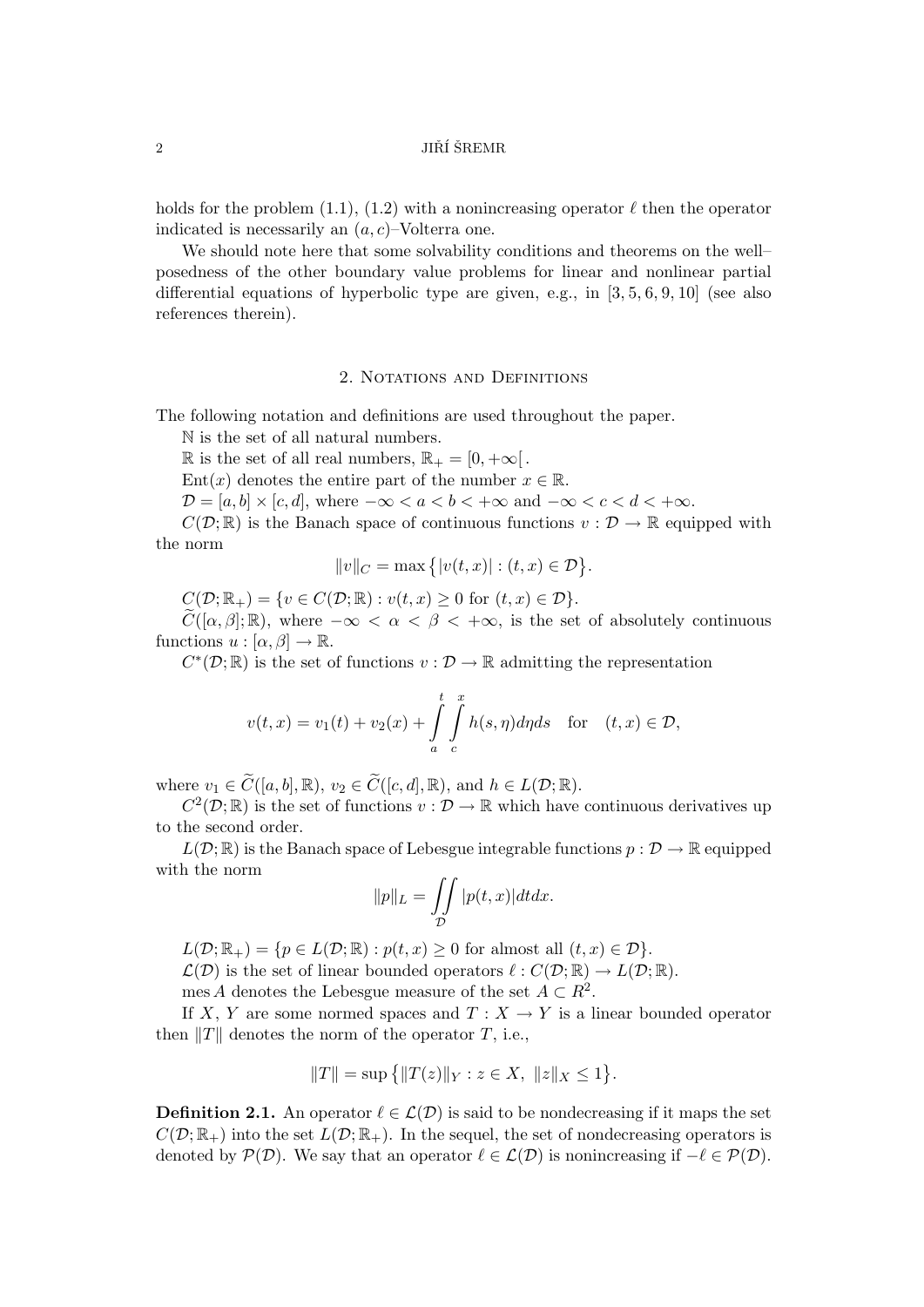**Definition 2.2.** An operator  $\ell \in \mathcal{L}(\mathcal{D})$  is said to be an  $(a, c)$ –Volterra operator if, for arbitrary rectangle  $[a, t_0] \times [c, x_0] \subseteq \mathcal{D}$  and function  $v \in C(\mathcal{D}; \mathbb{R})$  such that

$$
v(t, x) = 0
$$
 for  $(t, x) \in [a, t_0] \times [c, x_0]$ ,

the relation

$$
\ell(v)(t, x) = 0
$$
 for a. a.  $(t, x) \in [a, t_0] \times [c, x_0]$ 

holds.

Analogously, we say that an operator  $\Omega : L(\mathcal{D}; R) \to C(\mathcal{D}; R)$  is an  $(a, c)$ –Volterra operator if, for arbitrary rectangle  $[a, t_0] \times [c, x_0] \subseteq \mathcal{D}$  and function  $p \in L(\mathcal{D}; R)$  such that

$$
p(t, x) = 0
$$
 for a. a.  $(t, x) \in [a, t_0] \times [c, x_0]$ ,

we have

$$
\Omega(p)(t,x) = 0 \quad \text{for} \quad (t,x) \in [a, t_0] \times [c, x_0].
$$

**Remark 2.1.** One can verify that  $v \in C^*(\mathcal{D}; \mathbb{R})$  if and only if the following conditions are satisfied:

- (a)  $v(t, \cdot) \in \widetilde{C}([c, d], \mathbb{R})$  for every  $t \in [a, b], v(\cdot, x) \in \widetilde{C}([a, b], \mathbb{R})$  for every  $x \in [c, d]$ ;
- (b)  $v_t(t, \cdot) \in \widetilde{C}([c, d], \mathbb{R})$  for almost all  $t \in [a, b], v_x(\cdot, x) \in \widetilde{C}([a, b], \mathbb{R})$  for almost all  $x \in [c, d]$ ;

(c) 
$$
v_{tx} \in L(\mathcal{D}; \mathbb{R})
$$
.

Moreover, it is clear that  $C^2(\mathcal{D}; \mathbb{R}) \subset C^*(\mathcal{D}; \mathbb{R})$ .

We should also note here that the set  $C^*(\mathcal{D};\mathbb{R})$  coincide with the class of absolutely continuous functions of two variables presented, e.g., in [4, 9].

In what follows, the equalities and inequalities with integrable functions are understood to hold almost everywhere.

#### 3. Fredholm Property

The main result of this section is the following statement.

**Theorem 3.1.** For the unique solvability of the problem  $(1.1)$ ,  $(1.2)$  is sufficient and necessary that the homogeneous problem

$$
\frac{\partial^2 u(t, x)}{\partial t \partial x} = \ell(u)(t, x), \tag{1.1}_0
$$

$$
u(t, c) = 0
$$
 for  $t \in [a, b]$ ,  $u(a, x) = 0$  for  $x \in [c, d]$  (1.2<sub>0</sub>)

has only the trivial solution.

**Definition 3.1.** Let the problem  $(1.1<sub>0</sub>), (1.2<sub>0</sub>)$  have only the trivial solution. An operator  $\Omega : L(\mathcal{D}; \mathbb{R}) \to C(\mathcal{D}; \mathbb{R})$  which assigns to everey  $q \in L(\mathcal{D}; \mathbb{R})$  the solution u of the problem  $(1.1)$ ,  $(1.2<sub>0</sub>)$  is reflered to as the Darboux operator of the problem  $(1.1<sub>0</sub>), (1.2<sub>0</sub>).$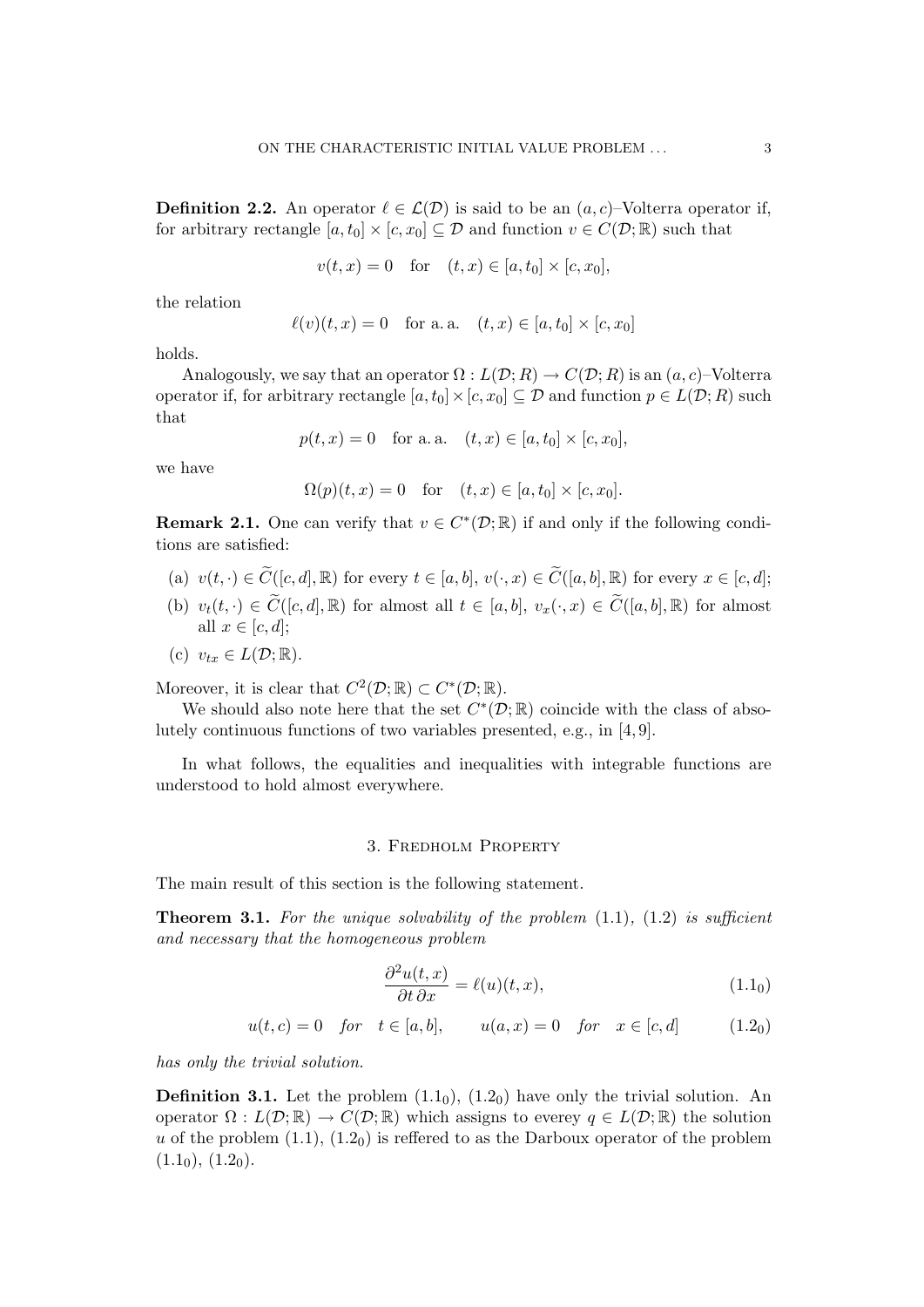**Remark 3.1.** It follows from Theorem 3.1 that the operator  $\Omega$  is well–defined. Obviously, the operator  $\Omega$  is linear.

If the homogeneous problem  $(1.1<sub>0</sub>)$ ,  $(1.2<sub>0</sub>)$  has a nontrivial solution then, by virtue of Theorem 3.1, there exist functions  $q, \varphi$ , and  $\psi$  such that the problem (1.1), (1.2) has either no solution or infinitely many solutions. However, as it follows from the proof of Theorem 3.1, a stronger assertion can be shown in this case.

**Proposition 3.1.** Let the problem  $(1.1<sub>0</sub>), (1.2<sub>0</sub>)$  have a nontrivial solution. Then, for arbitrary  $\varphi \in \widetilde{C}([a, b], \mathbb{R})$  and  $\psi \in \widetilde{C}([c, d], \mathbb{R})$  satisfying  $\varphi(a) = \psi(c)$ , there exists a function  $q \in L(\mathcal{D}; \mathbb{R})$  such that the problem (1.1), (1.2) has no solution.

To prove Theorem 3.1 we need several notions and statements from functional analysis.

**Definition 3.2.** Let X be a Banach space,  $X^*$  be its dual space.

We say that a sequence  $\{x_n\}_{n=1}^{+\infty} \subseteq X$  is weakly convergent if there exists  $x \in X$ such that  $f(x) = \lim_{n \to +\infty} f(x_n)$  for every  $f \in X^*$ . The element x is said to be a weak limit of this sequence.

A set  $M \subseteq X$  is reffer to be weakly relatively compact if every sequence of elements from  $M$  contains a subsequence which is weakly convergent in  $X$ .

A sequence  ${x_n}_{n=1}^{+\infty}$  of elements fom X is said to be weakly fundamental if the sequence  $\{f(x_n)\}_{n=1}^{+\infty}$  is fundamental in  $\mathbb R$  for every  $f \in X^*$ .

We say that the space  $X$  is weakly complete if every weakly fundamental sequence of elements from  $X$  possesses a weak limit in  $X$ .

**Definition 3.3.** Let X and Y be some Banach spaces,  $T : X \to Y$  be a linear bounded operator. The operator  $T$  is said to be weakly completely continuous if it maps a unit ball of  $X$  into a weakly relatively compact subset of  $Y$ .

**Definition 3.4.** We say that a set  $M \subseteq L(\mathcal{D}; \mathbb{R})$  has a property of absolutely continuous integral if, for every  $\varepsilon > 0$ , there exists  $\delta > 0$  such that the relation

$$
\left| \iint\limits_E p(t, x) dt dx \right| < \varepsilon \quad \text{for every} \quad p \in M
$$

is true whenever a measurable set  $E \subset \mathcal{D}$  is such that mes  $E < \delta$ .

The following three lemmata can be found in [2].

**Lemma 3.1 (Theorem IV.8.6).** The space  $L(\mathcal{D}; \mathbb{R})$  is weakly complete.

Lemma 3.2 (Theorem VI.7.6). A linear bounded operator mapping the space  $C(\mathcal{D}; \mathbb{R})$  into a weakly complete Banach space is weakly completely continuous.

**Lemma 3.3 (Theorem IV.8.11).** If a set  $M \subseteq L(\mathcal{D}; \mathbb{R})$  is weakly relatively compact then it has a property of absolutely continuous integral.

Now we will establish a proposition which plays a crucial role in the proof of Theorem 3.1 as well as in the proofs of statements given in Section 5.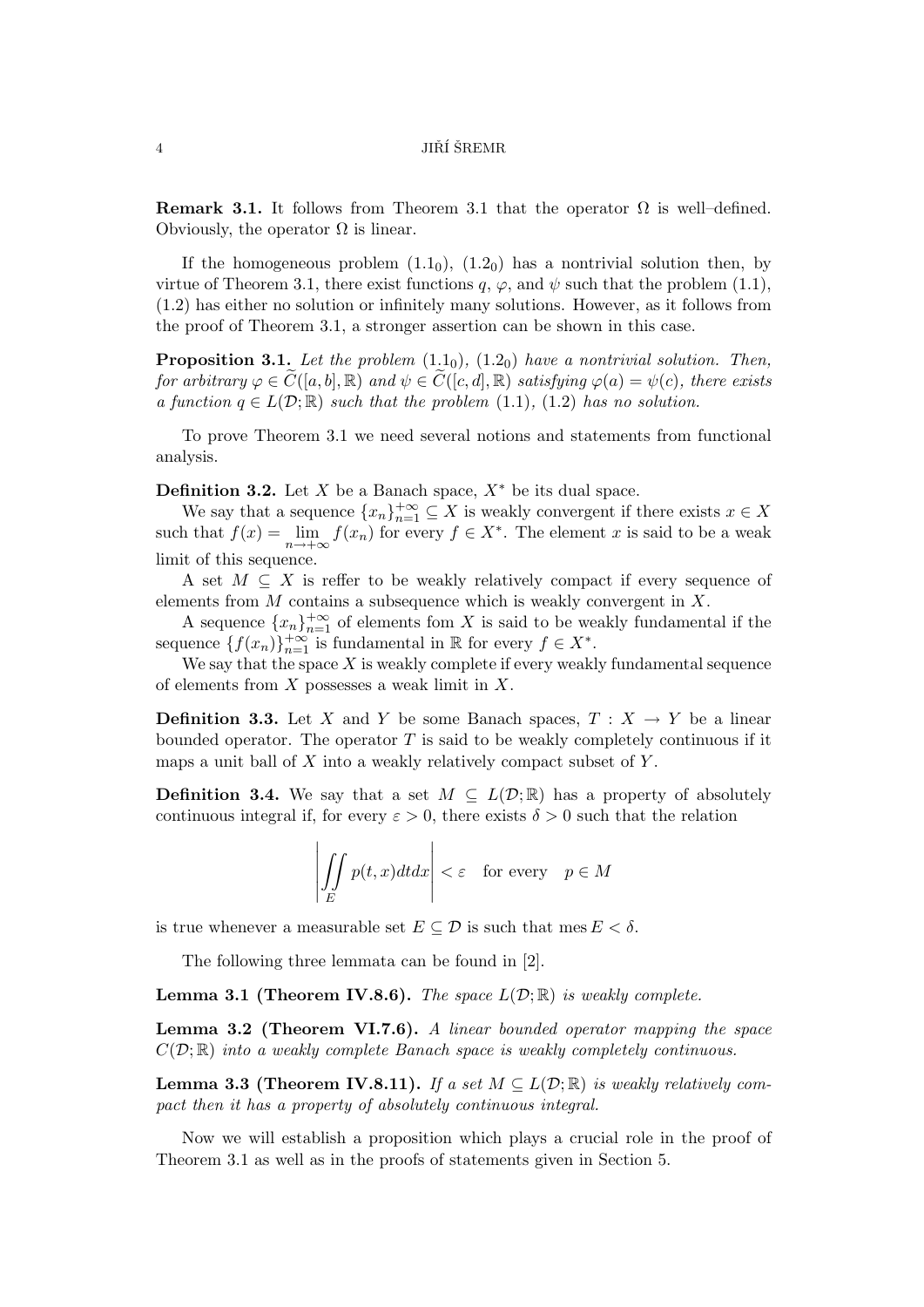**Proposition 3.2.** Let  $\ell \in \mathcal{L}(\mathcal{D})$ . Then the operator  $T : C(\mathcal{D}; \mathbb{R}) \to C(\mathcal{D}; \mathbb{R})$  defined by

$$
T(v)(t,x) = \int_{a}^{t} \int_{c}^{x} \ell(v)(s,\eta)d\eta ds \quad \text{for} \quad (t,x) \in \mathcal{D}, \ v \in C(\mathcal{D};\mathbb{R}) \tag{3.1}
$$

is completely continuous.

*Proof.* Let  $M \subseteq C(\mathcal{D}; \mathbb{R})$  be a bounded set. We will show that the set  $T(M)$  ${T(v) : v \in M}$  is relatively compact in  $C(\mathcal{D}; \mathbb{R})$ . According to Arzelà–Ascoli lemma, it is sufficient to show that the set  $T(M)$  is bounded and equicontinuous.

Boundedness. It is clear that

$$
|T(v)(t,x)| \leq \int_{a}^{t} \int_{c}^{x} |\ell(v)(s,\eta)| d\eta ds \leq ||\ell(v)||_{L} \leq ||\ell|| \, ||v||_{C}
$$

for  $(t, x) \in \mathcal{D}$  and every  $v \in M$ . Therefore, the set  $T(M)$  is bounded in the space  $C(\mathcal{D};\mathbb{R}).$ 

Equicontinuity. Let  $\varepsilon > 0$  be arbitrary but fixed. Lemmata 3.1 and 3.2 yield that the operator  $\ell$  is weakly completely continuous, that is, the set  $\ell(M) = \{ \ell(v) :$  $v \in M$  is weakly relatively compact subset of  $L(\mathcal{D}; \mathbb{R})$ . Therefore, Lemma 3.3 guarantees that there exists  $\delta > 0$  such that the relation

$$
\left| \iint\limits_{E} \ell(v)(t, x) dt dx \right| < \frac{\varepsilon}{2} \quad \text{for} \quad v \in M \tag{3.2}
$$

holds for every measurable set  $E \subseteq \mathcal{D}$  satisfying mes  $E < \max\{b - a, d - c\}\delta$ .

On the other hand, for  $(t_1, x_1), (t_2, x_2) \in \mathcal{D}$  and  $v \in M$ , we have

$$
|T(v)(t_2, x_2) - T(v)(t_1, x_1)| =
$$
  
= 
$$
\left| \int_a^{t_2} \int_c^{x_2} \ell(v)(s, \eta) d\eta ds - \int_a^{t_1} \int_c^{x_1} \ell(v)(s, \eta) d\eta ds \right| \le
$$
  

$$
\le \left| \int_{E_1} \ell(v)(s, \eta) ds d\eta \right| + \left| \int_{E_2} \ell(v)(s, \eta) ds d\eta \right|,
$$

where measurable sets  $E_1, E_2 \subseteq \mathcal{D}$  are such that mes  $E_1 \leq (d - c)|t_2 - t_1|$  and mes  $E_2 \leq (b-a)|x_2-x_1|$ . Hence, by virtue of (3.2), we get

$$
|T(v)(t_2, x_2) - T(v)(t_1, x_1)| < \varepsilon
$$
  
for  $(t_1, x_1), (t_2, x_2) \in \mathcal{D}, |t_2 - t_1| + |x_2 - x_1| < \delta$ , and  $v \in M$ ,

i.e., the set  $T(M)$  is equicontinuous in the space  $C(\mathcal{D}; \mathbb{R})$ .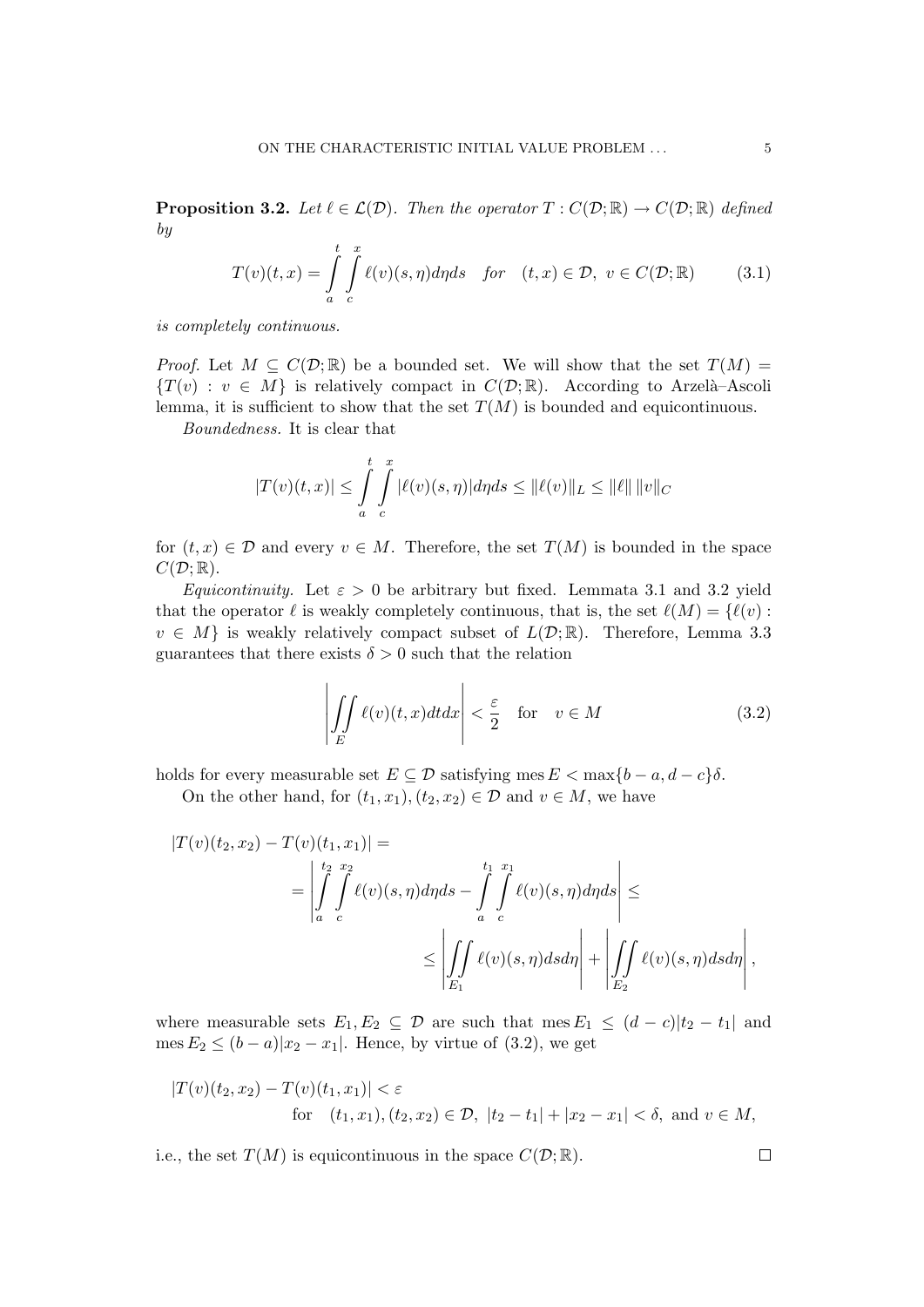$\overrightarrow{JI}$  JIRÍ ŠREMR

*Proof of Theorem 3.1.* Let u be a solution of the problem  $(1.1)$ ,  $(1.2)$ . It is clear that  $u$  is a solution of the equation

$$
v = T(v) + f \tag{3.3}
$$

in the space  $C(\mathcal{D}; \mathbb{R})$ , where the operator T is given by (3.1) and

$$
f(t,x) = -\varphi(a) + \varphi(t) + \psi(x) + \int_{a}^{t} \int_{c}^{x} q(s,\eta)d\eta ds \quad \text{for} \quad (t,x) \in \mathcal{D}.
$$
 (3.4)

Conversely, if  $v \in C(\mathcal{D}; \mathbb{R})$  is a solution of the equation (3.3) with f given by (3.4) then  $v \in C^*(\mathcal{D}; \mathbb{R})$  and v is a solution of the problem  $(1.1)$ ,  $(1.2)$ . Hence, the problem  $(1.1), (1.2)$  and the equation  $(3.3)$  are equivalent in this sense.

Note also that u is a solution of the homogeneous problem  $(1.1<sub>0</sub>), (1.2<sub>0</sub>)$  if and only if  $u$  is a solution of the homogeneous equation

$$
v = T(v) \tag{3.5}
$$

in the space  $C(\mathcal{D};\mathbb{R})$ .

According to Proposition 3.2, the operator  $T$  is completely continuous. It follows from the Riesz–Schauder theory that the equation (3.3) is uniquely solvable for every  $f \in C(\mathcal{D}; \mathbb{R})$  if and only if the homogeneous equation (3.5) has only the trivial solution. Therefore, the assertion of theorem is true.  $\Box$ 

*Proof of Proposition 3.1.* Let  $u_0$  be a nontrivial solution of the problem  $(1.1<sub>0</sub>)$ ,  $(1.2_0)$ , and let  $\varphi \in C([a, b], \mathbb{R})$  and  $\psi \in C([c, d], \mathbb{R})$  be such that  $\varphi(a) = \psi(c)$ .

It follows from the proof of Theorem 3.1 that  $u_0$  is also nontrivial solution of the homogeneous equation (3.5). Therefore, by the Riesz–Schauder theory, there exists  $f \in C(\mathcal{D}; \mathbb{R})$  such that the equation (3.3) has no solution.

Then the problem (1.1), (1.2) has no solution for  $q \equiv \ell(z)$ , where

$$
z(t, x) = f(t, x) + \varphi(a) - \varphi(t) - \psi(x) \quad \text{for} \quad (t, x) \in \mathcal{D}.
$$

Indeed, if the problem indicated has a solution u then the function  $u+z$  is a solution of the equation (3.3), which is a contradiction.  $\Box$ 

#### 4. Existence and Uniqueness Theorems

In this section, we will establish some conditions guaranteeing the unique solvability of the problems  $(1.1)$ ,  $(1.2)$  and  $(1.1')$ ,  $(1.2)$ . We will prove, in particular, that the problem (1.1), (1.2) has a unique solution provided that the operator  $\ell$  is an  $(a, c)$ –Volterra one. We first introduce the following notation.

Notation 4.1. Let  $\ell \in \mathcal{L}(\mathcal{D})$ . Define operators  $\vartheta_k : C(\mathcal{D}; \mathbb{R}) \to C(\mathcal{D}; \mathbb{R}), k =$  $0, 1, 2, \ldots$ , by setting

$$
\vartheta_0(v) = v, \quad \vartheta_k(v) = T(\vartheta_{k-1}(v)) \quad \text{for} \quad v \in C(\mathcal{D}; \mathbb{R}), \ k \in \mathbb{N}, \tag{4.1}
$$

where the operator  $T$  is given by  $(3.1)$ .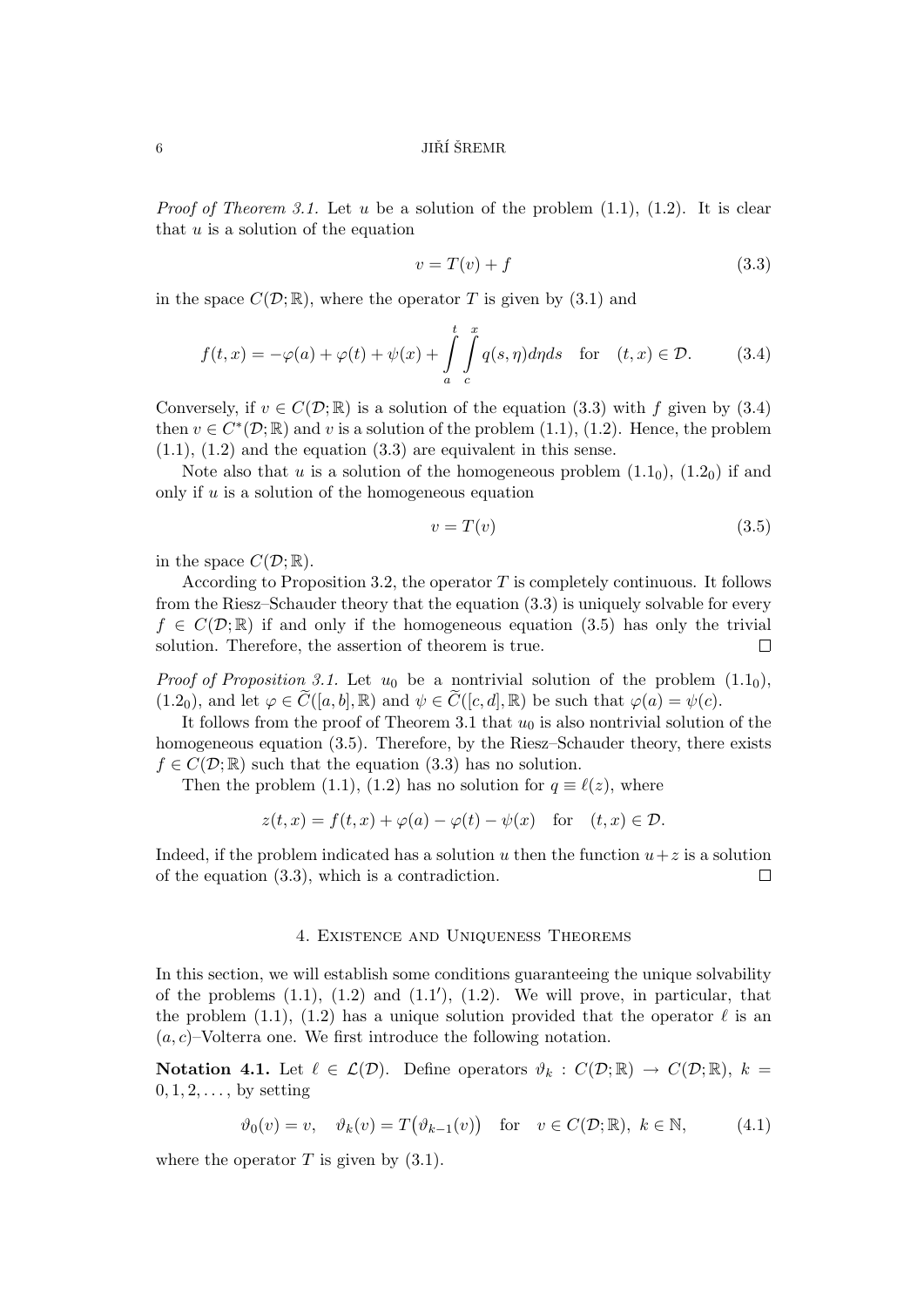**Theorem 4.1.** Let there exist  $m \in \mathbb{N}$  and  $\alpha \in [0,1]$  such that the inequality

$$
\|\vartheta_m(u)\|_C \le \alpha \|u\|_C \tag{4.2}
$$

is satisfied for every solution u of the homogeneous problem  $(1.1<sub>0</sub>)$ ,  $(1.2<sub>0</sub>)$ . Then the problem  $(1.1)$ ,  $(1.2)$  is uniquely solvable.

**Remark 4.1.** The assumption  $\alpha \in [0,1]$  in the previous theorem cannot be replaced by the assumption  $\alpha \in [0, 1]$  (see Example 7.1).

**Corollary 4.1.** Let there exist a number  $j \in \mathbb{N}$  such that

$$
\iint\limits_{\mathcal{D}} p_j(t, x) dt dx < 1,\tag{4.3}
$$

where  $p_1 \equiv |p|$  and

$$
p_{k+1}(t,x) = |p(t,x)| \int_{a}^{\tau(t,x)} \int_{c}^{\mu(t,x)} p_k(s,\eta) d\eta ds \quad \text{for} \quad (t,x) \in \mathcal{D}, \ k \in \mathbb{N}.
$$
 (4.4)

Then the problem  $(1.1'), (1.2)$  is uniquely solvable.

Remark 4.2. Example 7.1 shows that the strict inequality (4.3) in Corollary 4.1 cannot be replaced by the nonstrict one.

**Theorem 4.2.** Let  $\ell$  be an  $(a, c)$ –Volterra operator. Then the problem  $(1.1)$ ,  $(1.2)$ has a unique solution.

Corollary 4.2. Let

$$
|p(t,x)|(\tau(t,x)-t) \le 0 \quad \text{for} \quad (t,x) \in \mathcal{D} \tag{4.5}
$$

and

$$
|p(t,x)|(\mu(t,x)-x) \le 0 \quad \text{for} \quad (t,x) \in \mathcal{D}.\tag{4.6}
$$

Then the problem  $(1.1'), (1.2)$  has a unique solution.

*Proof of Theorem 4.1.* According to Theorem 3.1, it is sufficient to show that the homogeneous problem  $(1.1<sub>0</sub>), (1.2<sub>0</sub>)$  has only the trivial solution.

Let u be a solution of the problem  $(1.1<sub>0</sub>), (1.2<sub>0</sub>)$ . Then it is clear that

$$
u(t,x) = \int_{a}^{t} \int_{c}^{x} \ell(u)(s,\eta)d\eta ds = T(u)(t,x) = \vartheta_1(u)(t,x) \text{ for } (t,x) \in \mathcal{D}.
$$

Using the last relation, we get

$$
u(t,x) = T(\vartheta_1(u))(t,x) = \vartheta_2(u)(t,x) \text{ for } (t,x) \in \mathcal{D},
$$

and thus,  $u = \vartheta_k(u)$  for every  $k \in \mathbb{N}$ . Therefore, (4.2) implies

$$
||u||_C = ||\vartheta_m(u)||_C \le \alpha ||u||_C,
$$

which guarantees  $u\equiv 0$  because we have supposed that  $\alpha\in [0,1[$  .

 $\Box$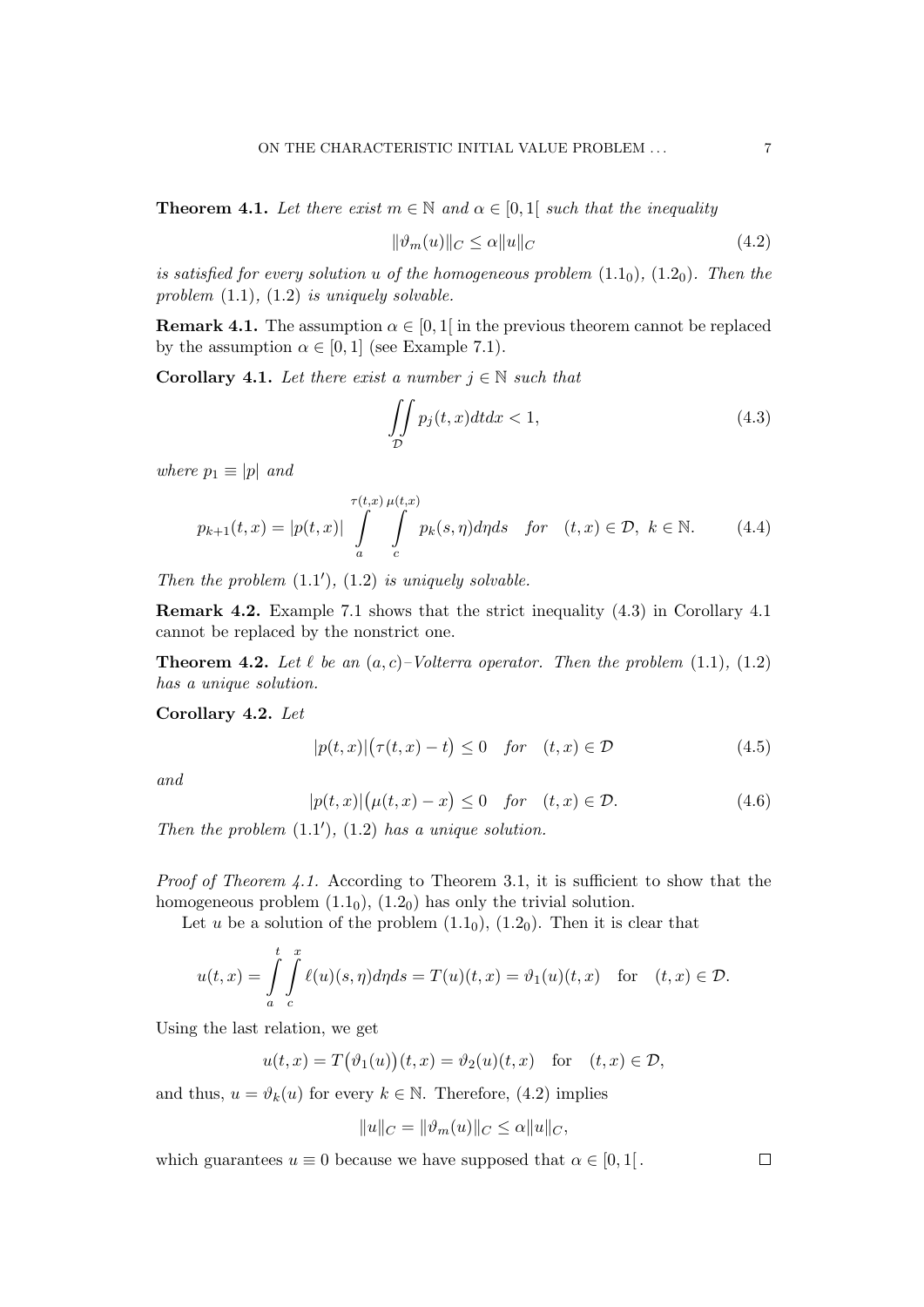*Proof of Corollary 4.1.* Let  $\ell \in \mathcal{L}(\mathcal{D})$  be defined by

$$
\ell(v)(t,x) = p(t,x)v\Big(\tau(t,x), \mu(t,x)\Big) \quad \text{for} \quad (t,x) \in \mathcal{D}.\tag{4.7}
$$

It is clear that

$$
\left|\vartheta_k(v)(t,x)\right| \leq \int_a^t \int_c^x \left|p(s,\eta)\vartheta_{k-1}(v)\big(\tau(s,\eta),\mu(s,\eta)\big)\right| d\eta ds \leq
$$
  

$$
\leq \|v\|_{C} \int_a^t \int_c^x p_k(s,\eta) d\eta ds \quad \text{for} \quad (t,x) \in \mathcal{D}, \ k \in \mathbb{N}, \ v \in C(\mathcal{D};\mathbb{R}).
$$

Therefore, the assumptions of Theorem 4.1 are satisfied for  $m = j$  and

$$
\alpha = \iint\limits_{\mathcal{D}} p_j(t, x) dt dx.
$$

To prove Theorem 4.2 we need the following lemma.

**Lemma 4.1.** Let  $\ell \in \mathcal{L}(\mathcal{D})$  be an  $(a, c)$ –Volterra operator. Then

$$
\lim_{k \to +\infty} \|\vartheta_k\| = 0,\tag{4.8}
$$

where the operators  $\vartheta_k$  are defined by (4.1).

*Proof.* Let  $\varepsilon \in ]0,1]$ . According to Proposition 3.2, the operator  $\vartheta_1$  is completely continuous. Therefore, by virtue of Arzelà–Ascoli lemma, there exists  $\delta > 0$  such that

$$
\left| \int_{a}^{t_2} \int_{c}^{x_2} \ell(w)(s, \eta) d\eta ds - \int_{a}^{t_1} \int_{c}^{x_1} \ell(w)(s, \eta) d\eta ds \right| \leq \varepsilon ||w||_{C}
$$
  
for  $(t_1, x_1), (t_2, x_2) \in \mathcal{D}, |t_2 - t_1| + |x_2 - x_1| < \delta, w \in C(\mathcal{D}; \mathbb{R}).$  (4.9)

Let

$$
n = \max\left\{\text{Ent}\left(\frac{2(b-a)}{\delta}\right), \text{Ent}\left(\frac{2(d-c)}{\delta}\right)\right\},\
$$
  

$$
t_i = a + i\frac{b-a}{n+1}, \quad x_i = c + i\frac{d-c}{n+1} \quad \text{for} \quad i = 0, 1, \dots, n+1,
$$
  

$$
\mathcal{D}_i = [a, t_i] \times [c, x_i] \quad \text{for} \quad i = 1, 2, \dots, n+1.
$$

It is clear that, for any  $j, r = 0, 1, \ldots, n$ , we have

$$
\left|\tilde{t}_2 - \tilde{t}_1\right| + \left|\tilde{x}_2 - \tilde{x}_1\right| < \delta \quad \text{for} \quad (\tilde{t}_1, \tilde{x}_1), (\tilde{t}_2, \tilde{x}_2) \in [t_j, t_{j+1}] \times [x_r, x_{r+1}].\tag{4.10}
$$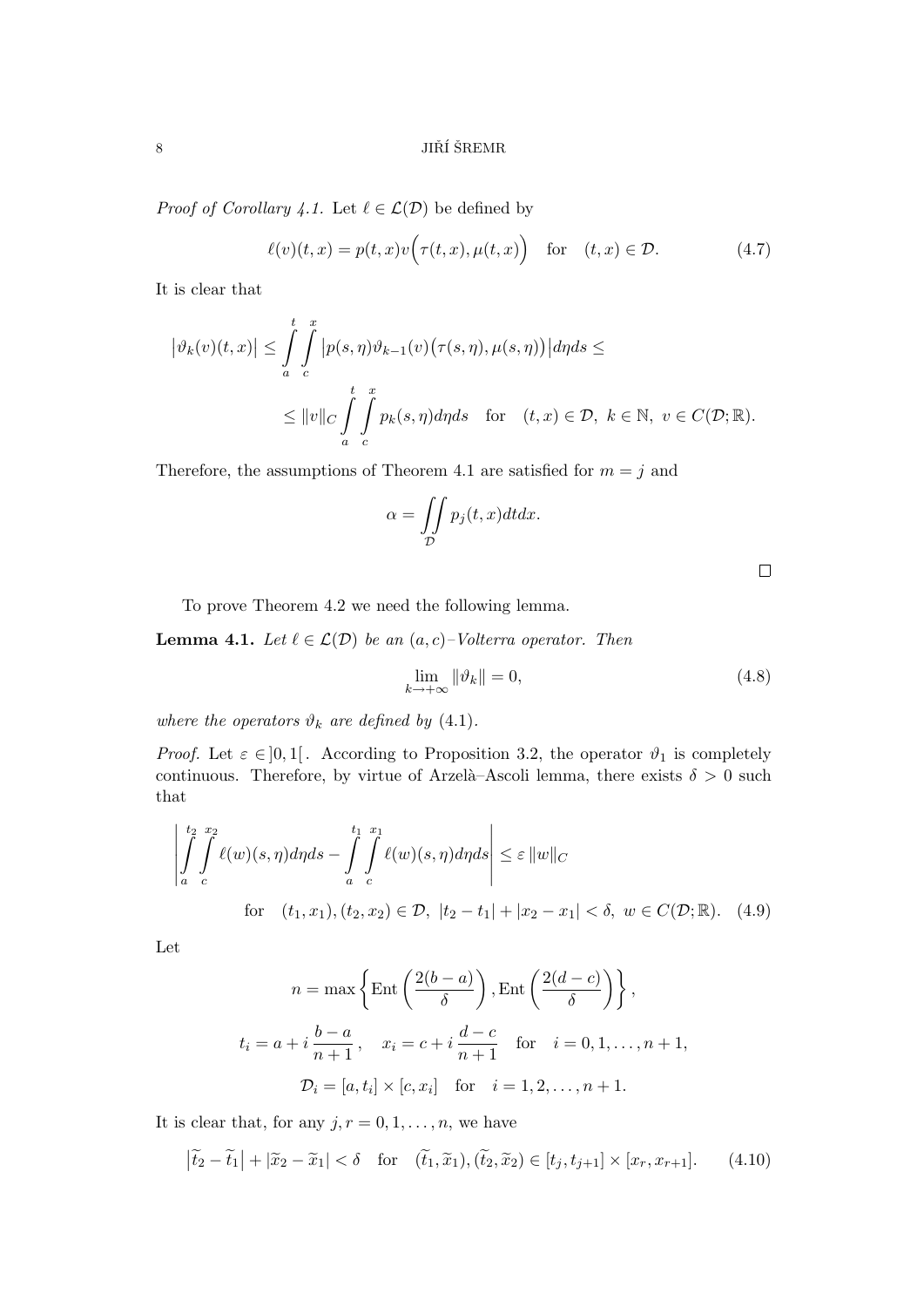If  $w \in C(\mathcal{D}; \mathbb{R})$  then we denote

$$
||w||_i = ||w||_{C(\mathcal{D}_i; \mathbb{R})}
$$
 for  $i = 1, 2, ..., n + 1$ .

Let  $v \in C(\mathcal{D}; \mathbb{R})$  be arbitrary but fixed. We will show that the relation

$$
\|\vartheta_k(v)\|_i \le \alpha_i(k)\varepsilon^k \|v\|_C \quad \text{for} \quad k \in \mathbb{N} \tag{4.11}
$$

holds for every  $i = 1, 2, \ldots, n + 1$ , where

$$
\alpha_i(k) = \alpha_i k^{i-1} \text{ for } k \in \mathbb{N}, i = 1, 2, ..., n+1,
$$
 (4.12)

$$
\alpha_1 = 1, \quad \alpha_{i+1} = i+1+i\alpha_i \quad \text{for} \quad i = 1, 2, \dots, n.
$$
 (4.13)

By virtue of (4.9) and (4.10), it is easy to verify that, for any  $w \in C(\mathcal{D}; \mathbb{R})$ , we have

$$
\left| \int_{a}^{t_j} \int_{c}^{x_r} \ell(w)(s, \eta) d\eta ds \right| \le \min\{j, r\} \varepsilon ||w||_C \quad \text{for} \quad j, r = 0, 1, \dots, n+1. \tag{4.14}
$$

Firstly, note that

$$
\|\vartheta_1(v)\|_i \le i \,\varepsilon \, \|v\|_C \quad \text{for} \quad i = 1, 2, \dots, n+1. \tag{4.15}
$$

Indeed, according to  $(4.9)$ ,  $(4.10)$ , and  $(4.14)$ , it is obvious that

$$
\|\vartheta_1(v)\|_i =
$$
\n
$$
= \max \left\{ \left| \int_a^t \int_c^x \ell(v)(s, \eta) d\eta ds \right| : (t, x) \in \mathcal{D}_i \right\} = \left| \int_a^{t^*} \int_c^{x^*} \ell(v)(s, \eta) d\eta ds \right| \le
$$
\n
$$
\leq \left| \int_a^{t^*} \int_c^{x^*} \ell(v)(s, \eta) d\eta ds - \int_a^{t_{j_0}} \int_c^{t_{j_0}} \ell(v)(s, \eta) d\eta ds \right| + \left| \int_a^{t_{j_0}} \int_c^{t_{j_0}} \ell(v)(s, \eta) d\eta ds \right| \le
$$
\n
$$
\leq \varepsilon \|\nu\|_C + (i - 1)\varepsilon \|\nu\|_C = i\varepsilon \|\nu\|_C \quad \text{for} \quad i = 1, 2, \dots, n + 1,
$$

where  $(t^*, x^*) \in \mathcal{D}_i$  and

$$
j_0 = \begin{cases} \frac{t^* - t_0}{t_1 - t_0} - 1 & \text{if } \frac{t^* - t_0}{t_1 - t_0} \in \mathbb{N} \\ \text{Ent}\left(\frac{t^* - t_0}{t_1 - t_0}\right) & \text{otherwise} \end{cases}, \quad r_0 = \begin{cases} \frac{x^* - x_0}{x_1 - x_0} - 1 & \text{if } \frac{x^* - x_0}{x_1 - x_0} \in \mathbb{N} \\ \text{Ent}\left(\frac{x^* - x_0}{x_1 - x_0}\right) & \text{otherwise} \end{cases} . \tag{4.16}
$$

Further, on account of (4.9) and the fact that  $\ell$  is an  $(a, c)$ –Volterra operator, we get

$$
|\vartheta_{k+1}(v)(t,x)| = \left| \int\limits_a^t \int\limits_c^x \ell(\vartheta_k(v))(s,\eta) d\eta ds \right| \leq \varepsilon \, \|\vartheta_k(v)\|_1
$$

for  $(t, x) \in \mathcal{D}_1$  and  $k \in \mathbb{N}$ . Hence, by virtue of (4.15), we have

$$
\|\vartheta_k(v)\|_1 \le \varepsilon^k \|v\|_C \quad \text{for} \quad k \in \mathbb{N},
$$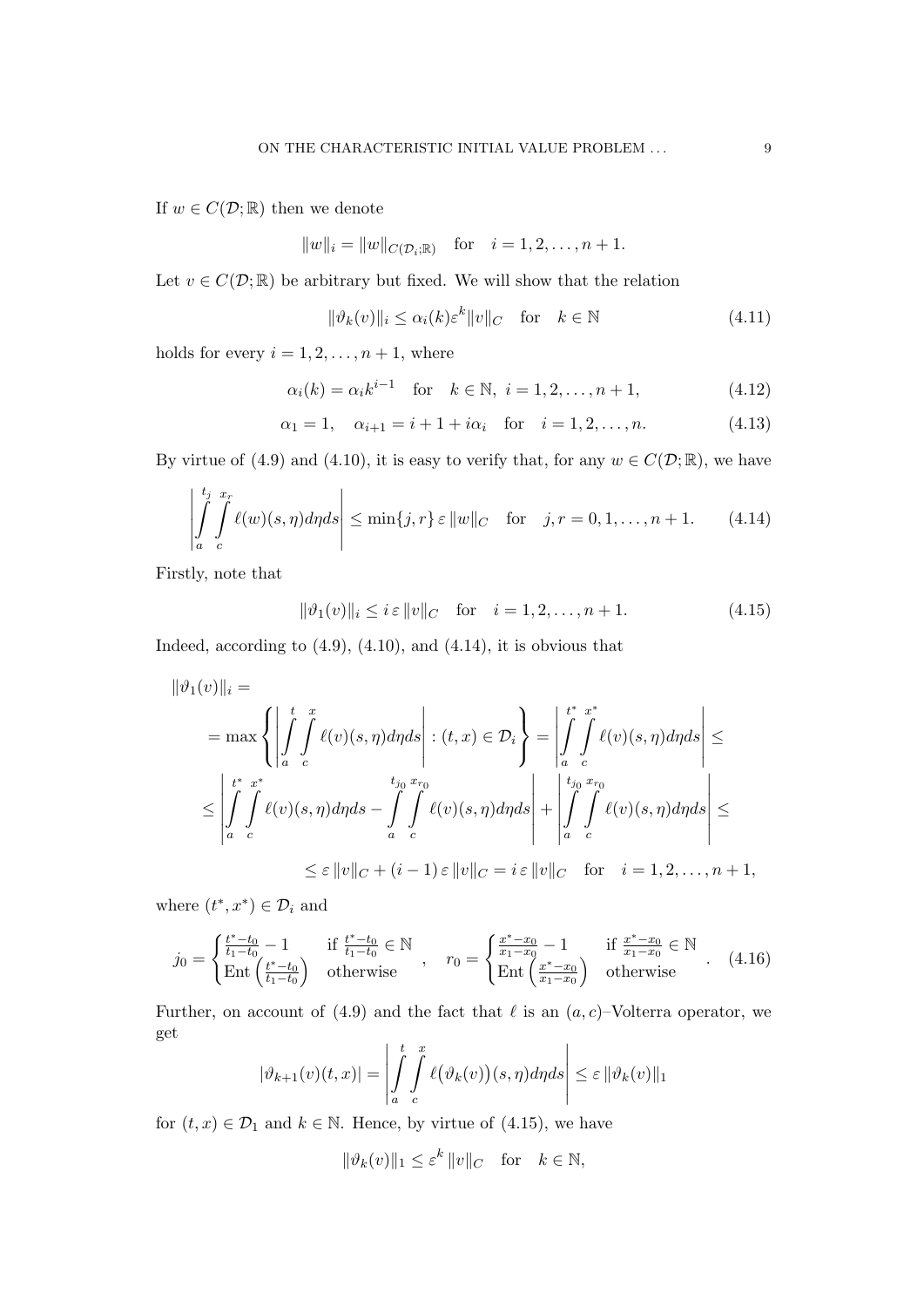i.e.,  $(4.11)$  is true for  $i = 1$ .

Now suppose that the relation (4.11) holds for some  $i \in \{1, 2, ..., n\}$ . We will show that the relation indicated is true also for  $i + 1$ . With respect to (4.9), (4.10), (4.14), and the fact that  $\ell$  is an  $(a, c)$ –Volterra operator, we obtain

$$
\|\vartheta_{k+1}(v)\|_{i+1} = \max \left\{ \left| \int_a^t \int_a^x \ell(\vartheta_k(v))(s, \eta) d\eta ds \right| : (t, x) \in \mathcal{D}_{i+1} \right\} =
$$
  

$$
= \left| \int_a^t \int_a^x \ell(\vartheta_k(v))(s, \eta) d\eta ds \right| \le
$$
  

$$
\leq \left| \int_a^{t^*} \int_a^{x^*} \ell(\vartheta_k(v))(s, \eta) d\eta ds - \int_a^{t_{j_0}} \int_a^{x_{r_0}} \ell(\vartheta_k(v))(s, \eta) d\eta ds \right| +
$$
  

$$
+ \left| \int_a^{t_{j_0}} \int_a^{x_{r_0}} \ell(\vartheta_k(v))(s, \eta) d\eta ds \right| \le
$$

 $\leq \varepsilon \|\vartheta_k(v)\|_{i+1} + i \varepsilon \|\vartheta_k(v)\|_i \leq \varepsilon \|\vartheta_k(v)\|_{i+1} + i \alpha_i(k) \varepsilon^{k+1} \|v\|_C \quad \text{for} \quad k \in \mathbb{N},$ 

where  $(t^*, x^*) \in \mathcal{D}_{i+1}$  and  $j_0, r_0$  are given by (4.16). Whence we get

$$
\|\vartheta_{k+1}(v)\|_{i+1} \leq \varepsilon \Big( \varepsilon \|\vartheta_{k-1}(v)\|_{i+1} + i \alpha_i (k-1) \varepsilon^k \|v\|_C \Big) +
$$
  
 
$$
+ i \alpha_i(k) \varepsilon^{k+1} \|v\|_C \quad \text{for} \quad k \in \mathbb{N}.
$$

To continue this procedure, on account of (4.15), we obtain

$$
\|\vartheta_{k+1}(v)\|_{i+1} \le
$$
  
 
$$
\leq (i+1+i(\alpha_i(1)+\cdots+\alpha_i(k)))\,\varepsilon^{k+1} \|v\|_C \quad \text{for} \quad k \in \mathbb{N}. \tag{4.17}
$$

With respect to  $(4.12)$  and  $(4.13)$ , it is easy to verify that

$$
i + 1 + i \left( \alpha_i(1) + \dots + \alpha_i(k) \right) = i + 1 + i \alpha_i \left( 1^{i-1} + \dots + k^{i-1} \right) \le
$$
  
 
$$
\leq i + 1 + i \alpha_i k k^{i-1} = i + 1 + i \alpha_i k^i \le
$$
  
 
$$
\leq (i + 1 + i \alpha_i) k^i = \alpha_{i+1} k^i \leq \alpha_{i+1} (k + 1).
$$

Therefore, (4.15) and (4.17) imply

$$
\|\vartheta_k(v)\|_{i+1} \le \alpha_{i+1}(k) \,\varepsilon^k \, \|v\|_C \quad \text{for} \quad k \in \mathbb{N}.
$$

Thus, by induction, we have proved that the relation (4.11) is true for every  $i =$  $1, 2, \ldots, n + 1.$ 

Now it is already clear that, for any  $k \in \mathbb{N}$ , the estimate

$$
\|\vartheta_k(v)\|_C = \|\vartheta_k(v)\|_{n+1} \le \alpha_{n+1} k^n \varepsilon^k \|v\|_C \quad \text{for} \quad v \in C(\mathcal{D}; \mathbb{R})
$$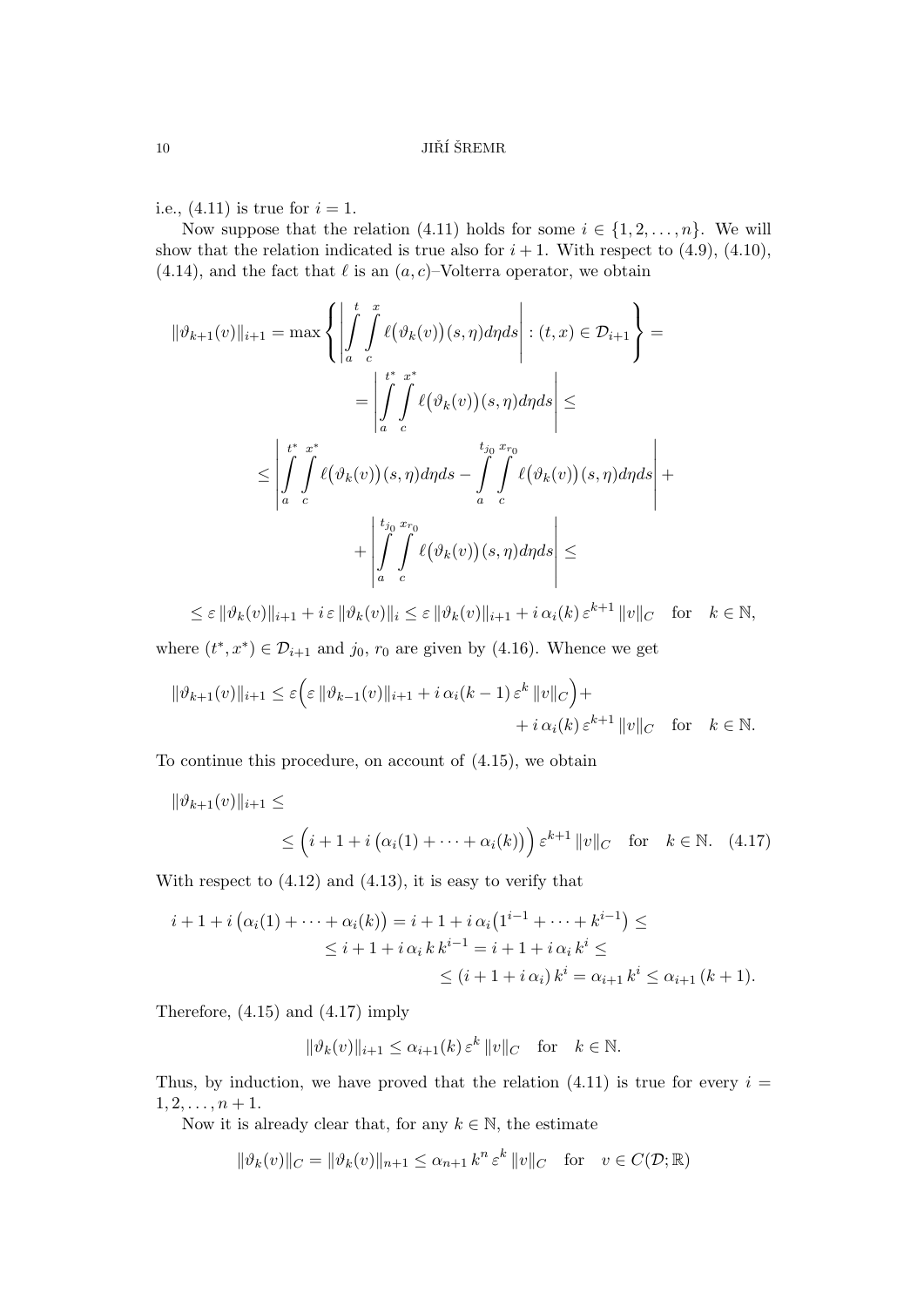holds. Therefore,

$$
\|\vartheta_k\| \le \alpha_{n+1} k^n \,\varepsilon^k \quad \text{for} \quad k \in \mathbb{N}.
$$

Since we suppose that  $\varepsilon \in ]0,1[$ , the last relation yields (4.8).

*Proof of Theorem 4.2.* According to Lemma 4.1, there exists  $m_0 \in \mathbb{N}$  such that  $\|\theta_{m_0}\|$  < 1. Moreover, it is clear that

$$
\|\vartheta_{m_0}(v)\|_C \le \|\vartheta_{m_0}\| \, \|v\|_C \quad \text{for} \quad v \in C(\mathcal{D}; \mathbb{R})
$$

because the operator  $\vartheta_{m_0}$  is bounded. Therefore, the assumptions of Theorem 4.1 are satisfied for  $m = m_0$  and  $\alpha = ||\vartheta_{m_0}||$ .  $\Box$ 

*Proof of Corollary 4.2.* The assumptions  $(4.5)$  and  $(4.6)$  guarantee that the operator  $\ell$  given by (4.7) is an  $(a, c)$ –Volterra one. Therefore, the validity of corollary follows immediately from Theorem 4.2.  $\Box$ 

#### 5. Well–posedness

In this part, the well-posedness of the problems  $(1.1)$ ,  $(1.2)$  and  $(1.1')$ ,  $(1.2)$  is investigated.

For any  $k \in \mathbb{N}$ , along with the problem (1.1), (1.2) we consider the perturbed problem

$$
\frac{\partial^2 u(t,x)}{\partial t \partial x} = \ell_k(u)(t,x) + q_k(t,x),\tag{1.1_k}
$$

$$
u(t,c) = \varphi_k(t) \quad \text{for} \quad t \in [a,b], \qquad u(a,x) = \psi_k(x) \quad \text{for} \quad x \in [c,d], \tag{1.2k}
$$

where  $\ell_k \in \mathcal{L}(\mathcal{D}), q_k \in L(\mathcal{D}; \mathbb{R})$ , and  $\varphi_k \in \widetilde{C}([a, b]; \mathbb{R}), \psi_k \in \widetilde{C}([c, d]; \mathbb{R})$  are such that  $\varphi_k(a) = \psi_k(c).$ 

**Notation 5.1.** Let  $\ell \in \mathcal{L}(\mathcal{D})$ . Denote by  $M(\ell)$  the set of all functions  $y \in C^*(\mathcal{D}; \mathbb{R})$ admitting the representation

$$
y(t,x) = -z(a,c) + \int_{a}^{t} \int_{c}^{x} \ell(z)(s,\eta)d\eta ds \quad \text{for} \quad (t,x) \in \mathcal{D},
$$

where  $z \in C(\mathcal{D}; \mathbb{R})$  and  $||z||_C = 1$ .

**Theorem 5.1.** Let the problem  $(1.1)$ ,  $(1.2)$  have a unique solution  $u$ ,

$$
\lim_{k \to +\infty} \lambda_k = 0,\tag{5.1}
$$

where, for any  $k \in \mathbb{N}$ ,

$$
\lambda_k = \sup \left\{ \left| \int_a^t \int_c^x \left( \ell_k(y)(s,\eta) - \ell(y)(s,\eta) \right) d\eta ds \right| : (t,x) \in \mathcal{D}, \ y \in M(\ell_k) \right\},\
$$

 $\Box$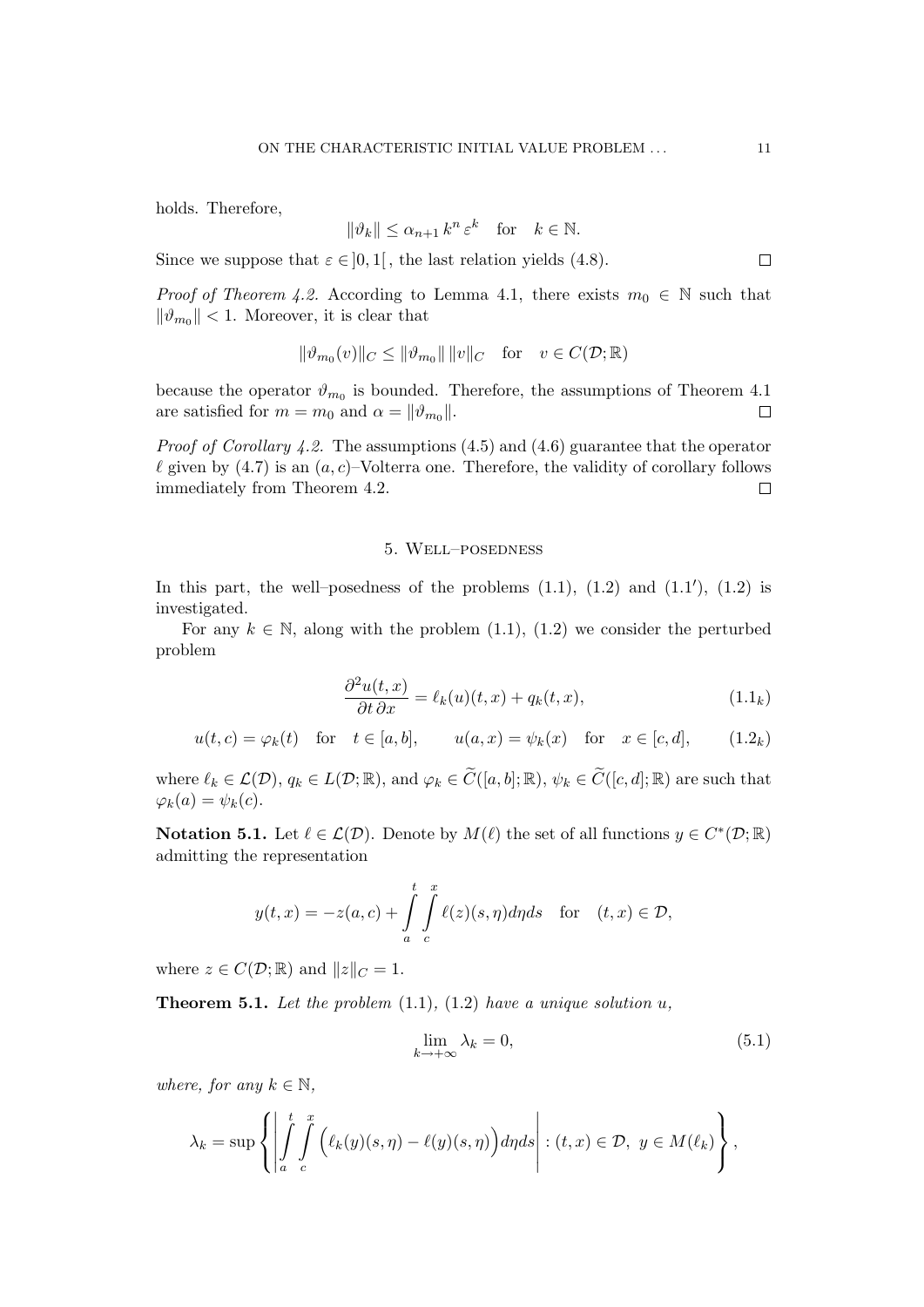and let

$$
\lim_{k \to +\infty} (1 + ||\ell_k||) \int_a^t \int_c^x \Big( \ell_k(y)(s, \eta) - \ell(y)(s, \eta) \Big) d\eta ds = 0
$$
  
uniformly on  $\mathcal{D}$  for every  $y \in C^*(\mathcal{D}; \mathbb{R})$ . (5.2)

Let, moreover,

$$
\lim_{k \to +\infty} (1 + ||\ell_k||) \int_{a}^{t} \int_{c}^{x} \Big( q_k(s, \eta) - q(s, \eta) \Big) d\eta ds = 0 \quad \text{uniformly on } \mathcal{D} \tag{5.3}
$$

and

$$
\lim_{k \to +\infty} (1 + ||\ell_k||) ||\varphi_k - \varphi||_C = 0, \quad \lim_{k \to +\infty} (1 + ||\ell_k||) ||\psi_k - \psi||_C = 0.
$$
 (5.4)

Then there exists  $k_0 \in \mathbb{N}$  such that, for every  $k > k_0$ , the problem  $(1.1_k)$ ,  $(1.2_k)$  has a unique solution  $u_k$  and

$$
\lim_{k \to +\infty} \|u_k - u\|_C = 0. \tag{5.5}
$$

If we suppose that the operators  $\ell_k$  are "uniformly bounded" in the sense of the relation (5.6) then we obtain the following assertion.

Corollary 5.1. Let the problem  $(1.1)$ ,  $(1.2)$  have a unique solution u, there exist a function  $\omega \in L(\mathcal{D}; \mathbb{R}_{+})$  such that

$$
|\ell_k(y)(t,x)| \le \omega(t,x) \|y\|_C \quad \text{for} \quad (t,x) \in \mathcal{D}, \ y \in C(\mathcal{D}; \mathbb{R}), \ k \in \mathbb{N}, \tag{5.6}
$$

and let

$$
\lim_{k \to +\infty} \int_{a}^{t} \int_{c}^{x} \left( \ell_k(y)(s,\eta) - \ell(y)(s,\eta) \right) d\eta ds = 0 \quad \text{uniformly on } \mathcal{D} \tag{5.7}
$$

for every  $y \in C^*(\mathcal{D}; \mathbb{R})$ . Let, moreover,

$$
\lim_{k \to +\infty} \int\limits_a^t \int\limits_c^x \Big( q_k(s,\eta) - q(s,\eta) \Big) d\eta ds = 0 \quad \text{uniformly on } \mathcal{D}, \tag{5.8}
$$

and

$$
\lim_{k \to +\infty} \|\varphi_k - \varphi\|_C = 0, \qquad \lim_{k \to +\infty} \|\psi_k - \psi\|_C = 0.
$$
\n(5.9)

Then the conclusion of Theorem 5.1 is true.

Remark 5.1. The assumption (5.6) in the previous corollary is essential and cannot be omitted (see Example 7.2).

From Corollary 5.1, it immediately follows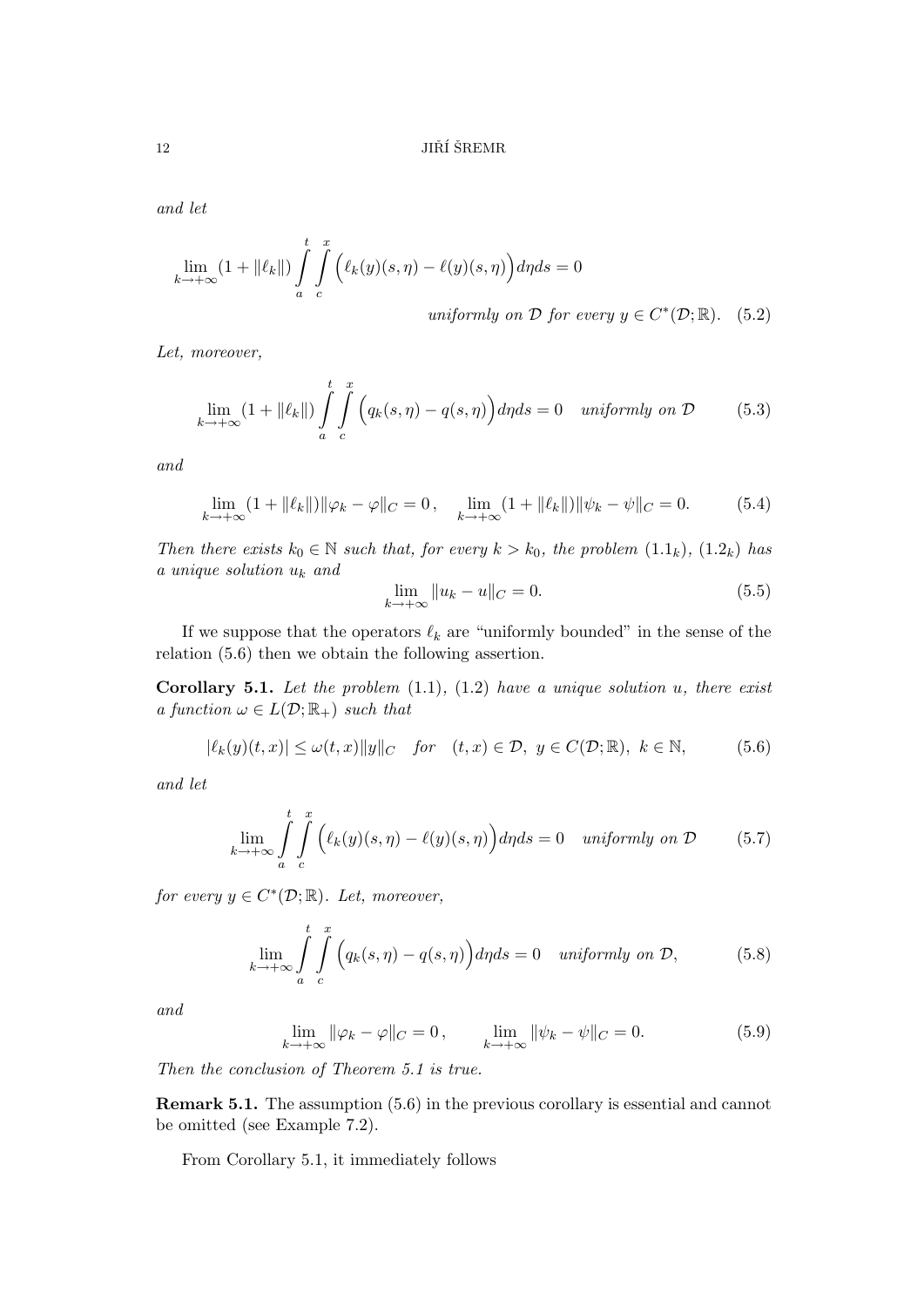**Corollary 5.2.** Let the homogeneous problem  $(1.1<sub>0</sub>)$ ,  $(1.2<sub>0</sub>)$  have only the trivial solution. Then the Darboux operator<sup>2</sup> of the problem  $(1.1<sub>0</sub>)$ ,  $(1.2<sub>0</sub>)$  is continuous.

Now, we will establish a theorem on the well-posedness of the problem  $(1.1')$ , (1.2). For any  $k \in \mathbb{N}$ , along with the equation  $(1.1')$  we consider the perturbed equation

$$
\frac{\partial^2 u(t,x)}{\partial t \partial x} = p_k(t,x) u\Big(\tau_k(t,x), \mu_k(t,x)\Big) + q_k(t,x),\tag{1.1'_k}
$$

where  $p_k, q_k \in L(\mathcal{D}; \mathbb{R})$  and  $\tau_k : \mathcal{D} \to [a, b], \mu_k : \mathcal{D} \to [c, d]$  are measurable functions.

**Theorem 5.2.** Let the problem  $(1.1')$ ,  $(1.2)$  have a unique solution u, there exist a function  $\omega \in L(\mathcal{D}; \mathbb{R}_+)$  such that

$$
|p_k(t,x)| \le \omega(t,x) \quad \text{for} \quad (t,x) \in \mathcal{D}, \ k \in \mathbb{N}, \tag{5.10}
$$

and let

$$
\lim_{k \to +\infty} \int_{a}^{t} \int_{c}^{x} \Big( p_k(s, \eta) - p(s, \eta) \Big) d\eta ds = 0 \quad \text{uniformly on } \mathcal{D}.
$$
 (5.11)

Let, moreover, the conditions (5.8) and (5.9) be satisfied, and

$$
\lim_{k \to +\infty} \text{ess sup}\left\{ \left| \tau_k(t, x) - \tau(t, x) \right| : (t, x) \in \mathcal{D} \right\} = 0,\tag{5.12}
$$

$$
\lim_{k \to +\infty} \text{ess sup } \left\{ \left| \mu_k(t, x) - \mu(t, x) \right| : (t, x) \in \mathcal{D} \right\} = 0. \tag{5.13}
$$

Then there exists  $k_0 \in \mathbb{N}$  such that, for every  $k > k_0$ , the problem  $(1.1'_k)$ ,  $(1.2_k)$  has a unique solution  $u_k$  and the relation (5.5) is true.

Remark 5.2. The assumption (5.10) in the previous theorem is essential and cannot be omitted (see Example 7.2).

To prove Theorem 5.1 we need the following lemma.

**Lemma 5.1.** Let the problem  $(1.1<sub>0</sub>), (1.2<sub>0</sub>)$  have only the trivial solution and let the condition (5.1) be satisfied. Then there exist  $k_0 \in \mathbb{N}$  and  $r_0 > 0$  such that

$$
||z||_C \le r_0 \rho_k(z) \quad \text{for} \quad k > k_0, \ z \in C^*(\mathcal{D}; \mathbb{R}), \tag{5.14}
$$

where

$$
\rho_k(z) = |z(a, c)| + (1 + ||\ell_k||) ||\Gamma_k(z)||_C \tag{5.15}
$$

and

$$
\Gamma_k(z)(t,x) = z(t,c) + z(a,x) + \int_a^t \int_c^x \left( \frac{\partial^2 z(s,\eta)}{\partial s \partial \eta} - \ell_k(z)(s,\eta) \right) d\eta ds \tag{5.16}
$$

for  $(t, x) \in \mathcal{D}$ .

<sup>2</sup>The notion of Darboux operator is introduced in Definition 3.1.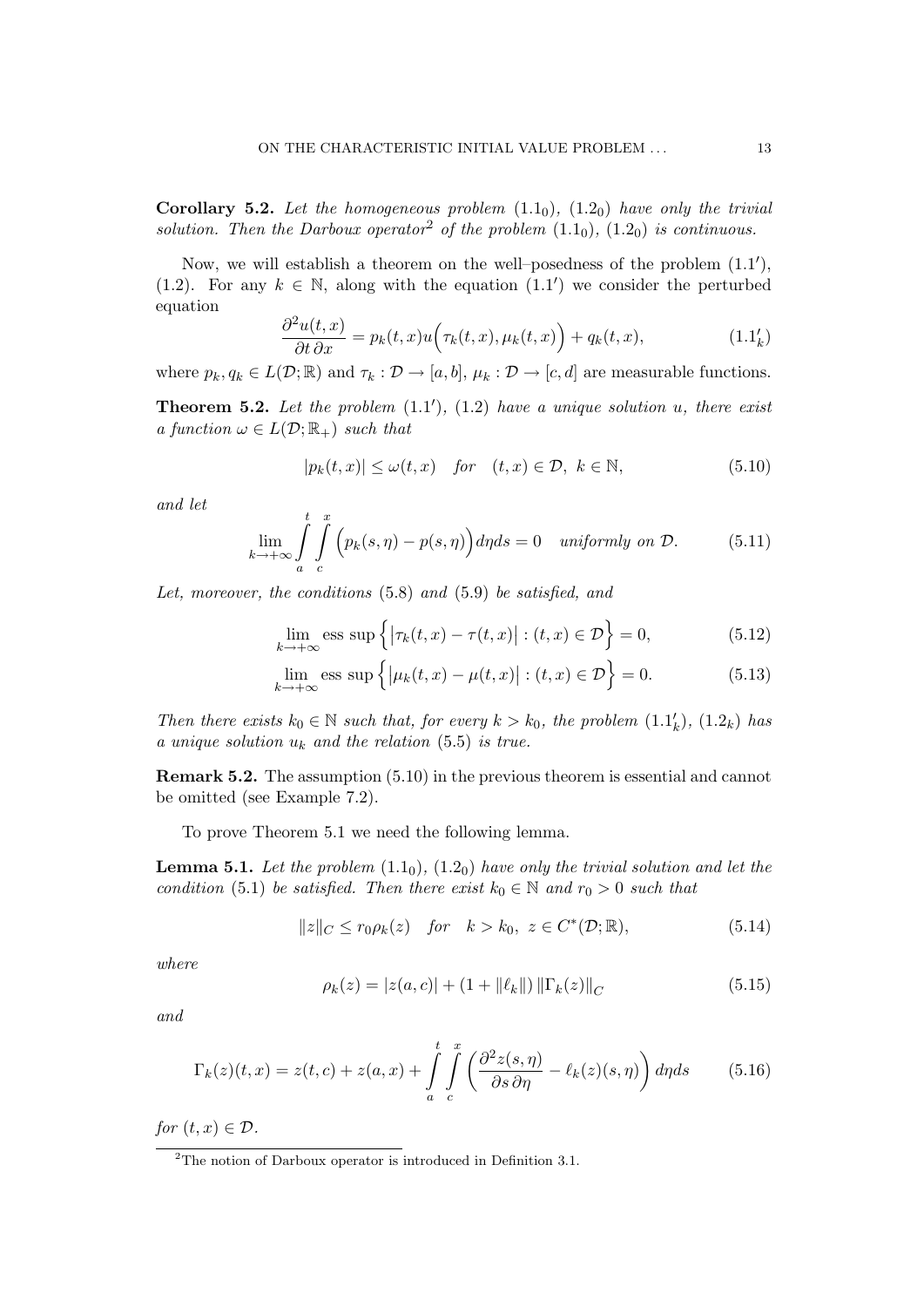*Proof.* Let  $T, T_k : C(\mathcal{D}; \mathbb{R}) \to C(\mathcal{D}; \mathbb{R})$  be operators defined by (3.1) and

$$
T_k(v)(t,x) \stackrel{\text{def}}{=} \int\limits_a^t \int\limits_c^x \ell_k(v)(s,\eta)d\eta ds \quad \text{for} \quad (t,x) \in \mathcal{D}, \ k \in \mathbb{N}.
$$
 (5.17)

Obviously,

$$
||T(y)||_C \le ||\ell|| \, ||y||_C
$$
,  $||T_k(y)||_C \le ||\ell_k|| \, ||y||_C$  for  $y \in C(\mathcal{D}; \mathbb{R})$ ,  $k \in \mathbb{N}$ .

Therefore, the operators T,  $T_k$  ( $k \in \mathbb{N}$ ) are linear bounded ones and the relation

$$
||T_k|| \le ||\ell_k|| \quad \text{for} \quad k \in \mathbb{N} \tag{5.18}
$$

holds. The condition  $(5.1)$  can be rewritten in the form

$$
\sup\left\{\|T_k(y) - T(y)\|_C : y \in M(\ell_k)\right\} \to 0 \quad \text{as} \quad k \to +\infty. \tag{5.19}
$$

Assume that, on the contrary, the lemma is not true. Then there exist an increasing sequence  $\{k_m\}_{m=1}^{+\infty}$  of natural numbers and a sequence  $\{z_m\}_{m=1}^{+\infty}$  of functions from  $C^*(\mathcal{D};\mathbb{R})$  such that

$$
||z_m||_C > m\rho_{k_m}(z_m) \quad \text{for} \quad m \in \mathbb{N}.\tag{5.20}
$$

For any  $m \in \mathbb{N}$  and  $(t, x) \in \mathcal{D}$ , we put

$$
y_m(t,x) = \frac{z_m(t,x)}{\|z_m\|_C},\tag{5.21}
$$

$$
v_m(t,x) = y_m(t,c) + y_m(a,x) +
$$
  
+ 
$$
\int_{a}^{t} \int_{c}^{x} \left( \frac{\partial^2 y_m(s,\eta)}{\partial s \partial \eta} - \ell_{k_m}(y_m)(s,\eta) \right) d\eta ds,
$$
 (5.22)

$$
y_{0m}(t,x) = y_m(t,x) - v_m(t,x),
$$
\n(5.23)

$$
w_m(t,x) = T_{k_m}(y_{0m})(t,x) - T(y_{0m})(t,x) + T_{k_m}(v_m)(t,x).
$$
 (5.24)

Obviously,

$$
||y_m||_C = 1 \quad \text{for} \quad m \in \mathbb{N},\tag{5.25}
$$

$$
y_{0m}(t,x) = -y_m(a,c) + T_{k_m}(y_m)(t,x) \text{ for } (t,x) \in \mathcal{D}, m \in \mathbb{N},
$$
 (5.26)

and

$$
y_{0m}(t,x) = -y_m(a,c) + T(y_{0m})(t,x) + w_m(t,x)
$$
  
for  $(t,x) \in \mathcal{D}$ ,  $m \in \mathbb{N}$ . (5.27)

On the other hand, from (5.15), (5.16), (5.18), (5.21), and (5.22), by virtue of (5.20), we get

$$
||v_m||_C \le \frac{\rho_{k_m}(z_m)}{||z_m||_C(1 + ||\ell_{k_m}||)} < \frac{1}{m(1 + ||\ell_{k_m}||)} \quad \text{for} \quad m \in \mathbb{N},\tag{5.28}
$$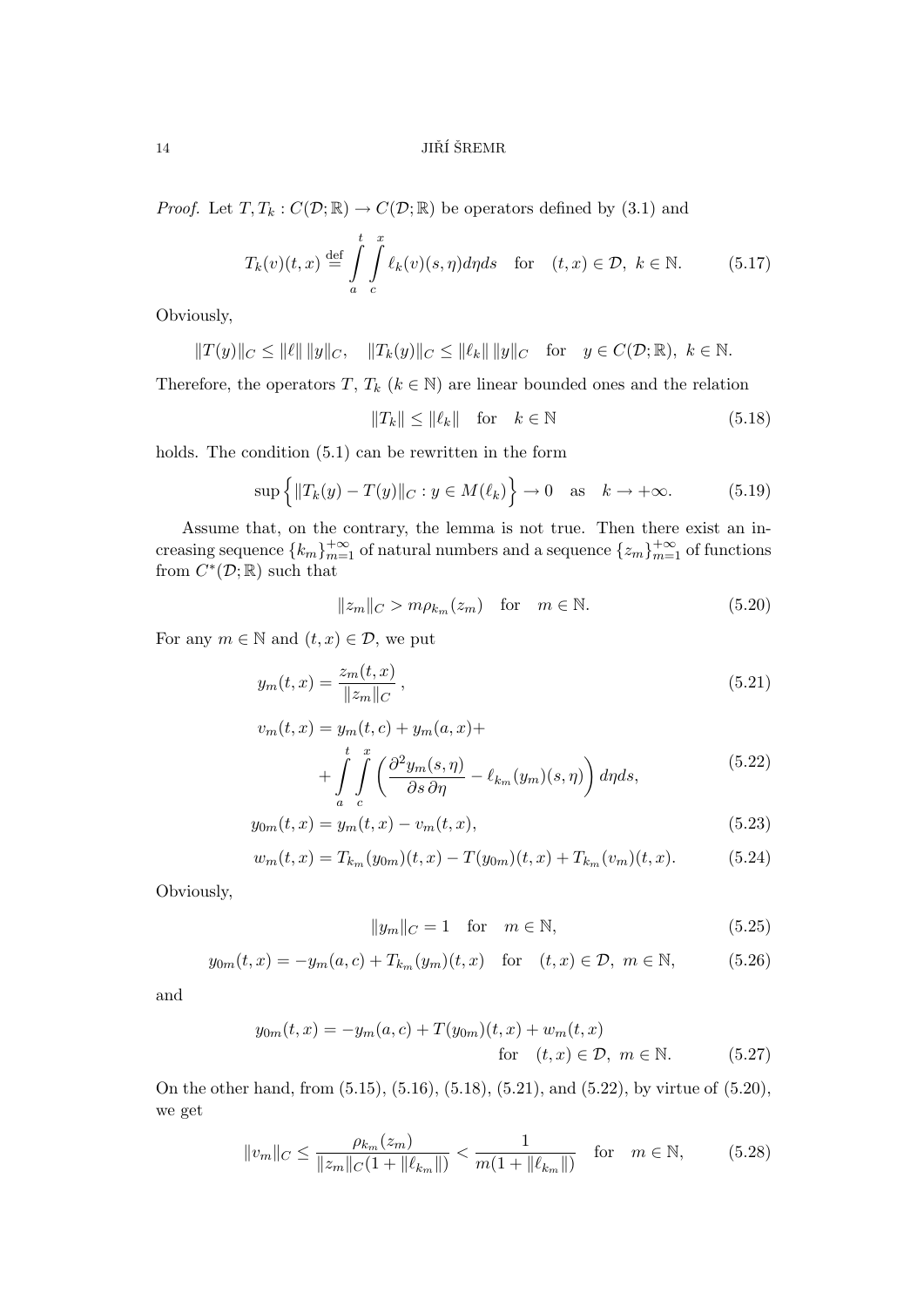$$
||T_{k_m}(v_m)||_C \le ||T_{k_m}|| \, ||v_m||_C < \frac{||\ell_{k_m}||}{m(1 + ||\ell_{k_m}||)} < \frac{1}{m} \quad \text{for} \quad m \in \mathbb{N},\tag{5.29}
$$

and

$$
|y_m(a,c)| \le \frac{\rho_{k_m}(z_m)}{\|z_m\|_C} < \frac{1}{m}
$$
 for  $m \in \mathbb{N}$ . (5.30)

The relations (5.25) and (5.26) guarantee that  $y_{0m} \in M(\ell_{k_m})$  for  $m \in \mathbb{N}$ , and therefoere, in view of (5.19), we obtain

$$
\lim_{m \to +\infty} ||T_{k_m}(y_{0m}) - T(y_{0m})||_C = 0.
$$
\n(5.31)

According to (5.29) and (5.31), it follows from (5.24) that

$$
\lim_{m \to +\infty} \|w_m\|_C = 0,\tag{5.32}
$$

and, by virtue of  $(5.25)$  and  $(5.28)$ , the equality  $(5.23)$  implies

$$
||y_{0m}||_C \le ||y_m||_C + ||v_m||_C < 2
$$
 for  $m \in \mathbb{N}$ .

Since the sequence  $\{\Vert y_{0m}\Vert_{C}\}_{m=1}^{+\infty}$  is bounded and the operator T is completely continuous (see Proposition 3.2), there exists a subsequence of  $\{T(y_{0m})\}_{m=1}^{+\infty}$  which is convergent. Without loss of generality we can assume that the sequence  $\{T(y_{0m})\}_{m=1}^{+\infty}$ is convergent, i.e., there exists  $y_0 \in C(\mathcal{D}; \mathbb{R})$  such that

$$
\lim_{m \to +\infty} ||T(y_{0m}) - y_0||_C = 0.
$$

Then it is clear that

$$
\lim_{m \to +\infty} \|y_{0m} - y_0\|_C = 0
$$
\n(5.33)

because the functions  $y_{0m}$  admit the representation (5.27) and the relations (5.30) and (5.32) are satisfied.

However, the estimate (5.28) holds for  $v_m$  and thus, the equality (5.23) yields

$$
\lim_{m \to +\infty} \|y_m - y_0\|_C = 0,
$$

which, together with (5.25), guarantees

$$
||y_0||_C=1.
$$

Since the operator T is continuous and the conditions  $(5.30)$ ,  $(5.32)$ , and  $(5.33)$  are fulfilled, the representation (5.27) of  $y_{0m}$  results in

$$
y_0(t, x) = T(y_0)(t, x)
$$
 for  $(t, x) \in \mathcal{D}$ .

Consequently,  $y_0 \in C^*(\mathcal{D}; \mathbb{R})$  and  $y_0$  is a nontrivial solution of the problem  $(1.1_0)$ ,  $(1.2<sub>0</sub>)$ . But this is a contradiction because, according to our assumption, the problem indicated has no nontrivial solution. $\Box$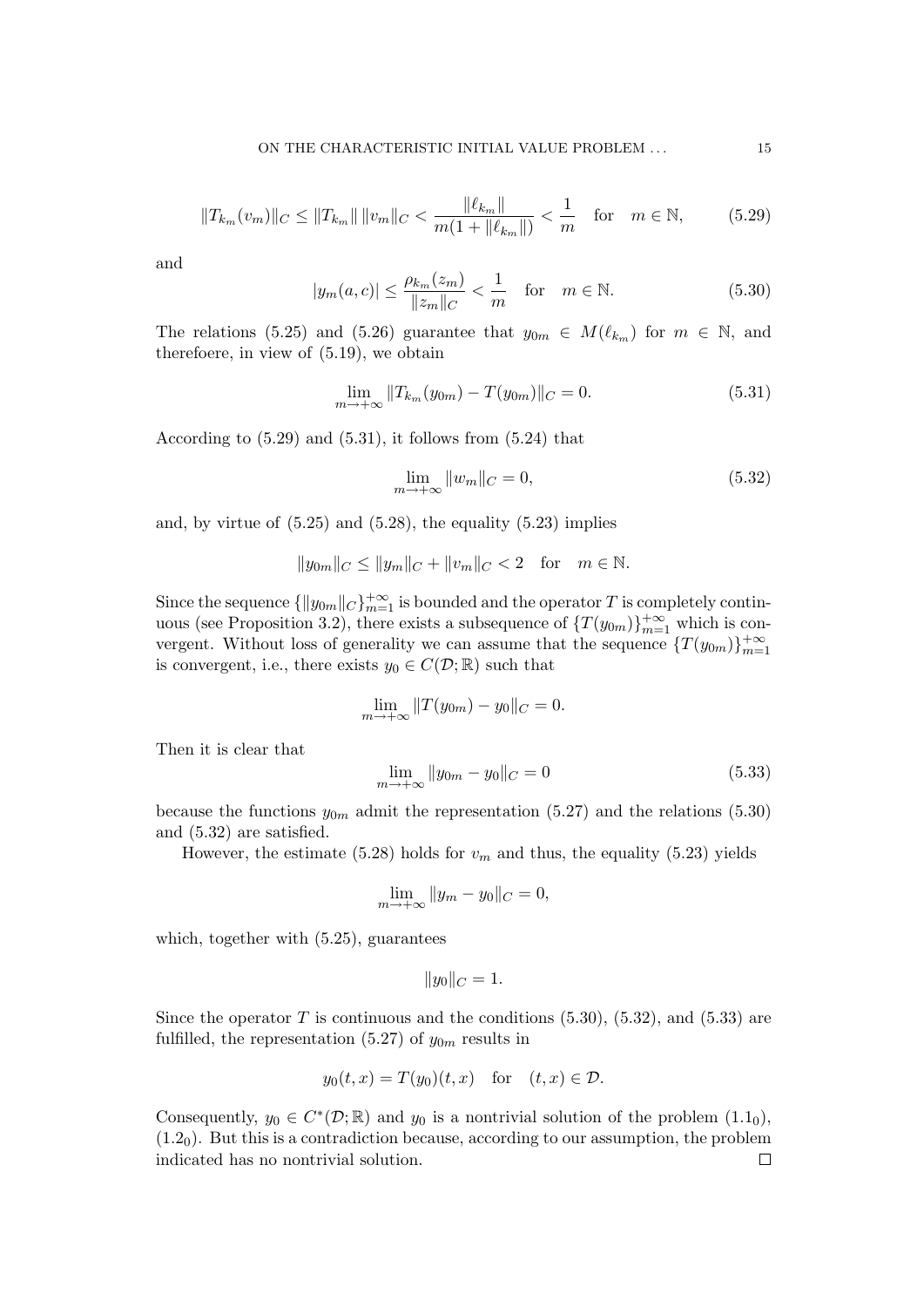### $16$  JIŘÍ ŠREMR

*Proof of Theorem 5.1.* Let  $r_0 > 0$  and  $k_0 \in \mathbb{N}$  be numbers appearing in Lemma 5.1. If, for some  $k \in \mathbb{N}$ ,  $u_0$  is a solution of the equation

$$
\frac{\partial^2 u(t,x)}{\partial t \partial x} = \ell_k(u)(t,x) \tag{5.34k}
$$

satisfying  $(1.2_0)$  then  $\rho_k(u_0) = 0$ , where  $\rho_k$  is given by  $(5.15)$  and  $(5.16)$ . Therefore, Lemma 5.1 guarantees that, for every  $k > k_0$ , the homogeneous problem  $(5.34_k)$ ,  $(1.2<sub>0</sub>)$  has only the trivial solution. Hence, for every  $k > k<sub>0</sub>$ , the problem  $(1.1<sub>k</sub>)$ ,  $(1.2<sub>k</sub>)$  has a unique solution  $u_k$ . We will show that the relation  $(5.5)$  is satisfied, where  $u$  is a solution of the problem  $(1.1)$ ,  $(1.2)$ .

For any  $k > k_0$ , we put

$$
v_k(t, x) = u_k(t, x) - u(t, x) \quad \text{for} \quad (t, x) \in \mathcal{D}.
$$

Then it is clear that  $v_k \in C^*(\mathcal{D}; \mathbb{R})$  for  $k > k_0$  and

$$
\frac{\partial^2 v_k(t,x)}{\partial t \partial x} = \ell_k(v_k)(t,x) + \widetilde{q}_k(t,x) \quad \text{for} \quad (t,x) \in \mathcal{D}, \ k > k_0,
$$
(5.35)  

$$
v_k(t,c) = \widetilde{\varphi}_k(t) \quad \text{for} \quad t \in [a,b], \ k > k_0,
$$

$$
v_k(a,x) = \widetilde{\psi}_k(x) \quad \text{for} \quad x \in [c,d], \ k > k_0,
$$
(5.36)

where

$$
\widetilde{q}_k(t,x) = \ell_k(u)(t,x) - \ell(u)(t,x) + q_k(t,x) - q(t,x) \quad \text{for} \quad (t,x) \in \mathcal{D}, \ k > k_0,
$$

$$
\widetilde{\varphi}_k(t) = \varphi_k(t) - \varphi(t) \quad \text{for} \quad t \in [a,b], \ k > k_0,
$$

$$
\widetilde{\psi}_k(x) = \psi_k(x) - \psi(x) \quad \text{for} \quad x \in [c,d], \ k > k_0.
$$

For any  $k > k_0$ , we put

$$
\delta_k = (1 + ||\ell_k||) \max \left\{ \left| \widetilde{\varphi}_k(t) + \widetilde{\psi}_k(x) + \int_a^t \int_c^x \widetilde{q}_k(s, \eta) d\eta ds \right| : (t, x) \in \mathcal{D} \right\}.
$$

The assumptions  $(5.2)$ ,  $(5.3)$ , and  $(5.4)$  yield

$$
\lim_{k \to +\infty} \delta_k = 0 \quad \text{and} \quad \lim_{k \to +\infty} |v_k(a, c)| = 0. \tag{5.37}
$$

On the other hand, by Lemma 5.1, we get

$$
||v_k||_C \le r_0 \rho_k(v_k) = r_0(|v_k(a, c)| + \delta_k) \quad \text{for} \quad k > k_0.
$$
 (5.38)

Therefore, (5.37) and (5.38) result in

$$
\lim_{k \to +\infty} ||v_k||_C = 0,
$$

i.e., the relation (5.5) is satisfied.

 $\Box$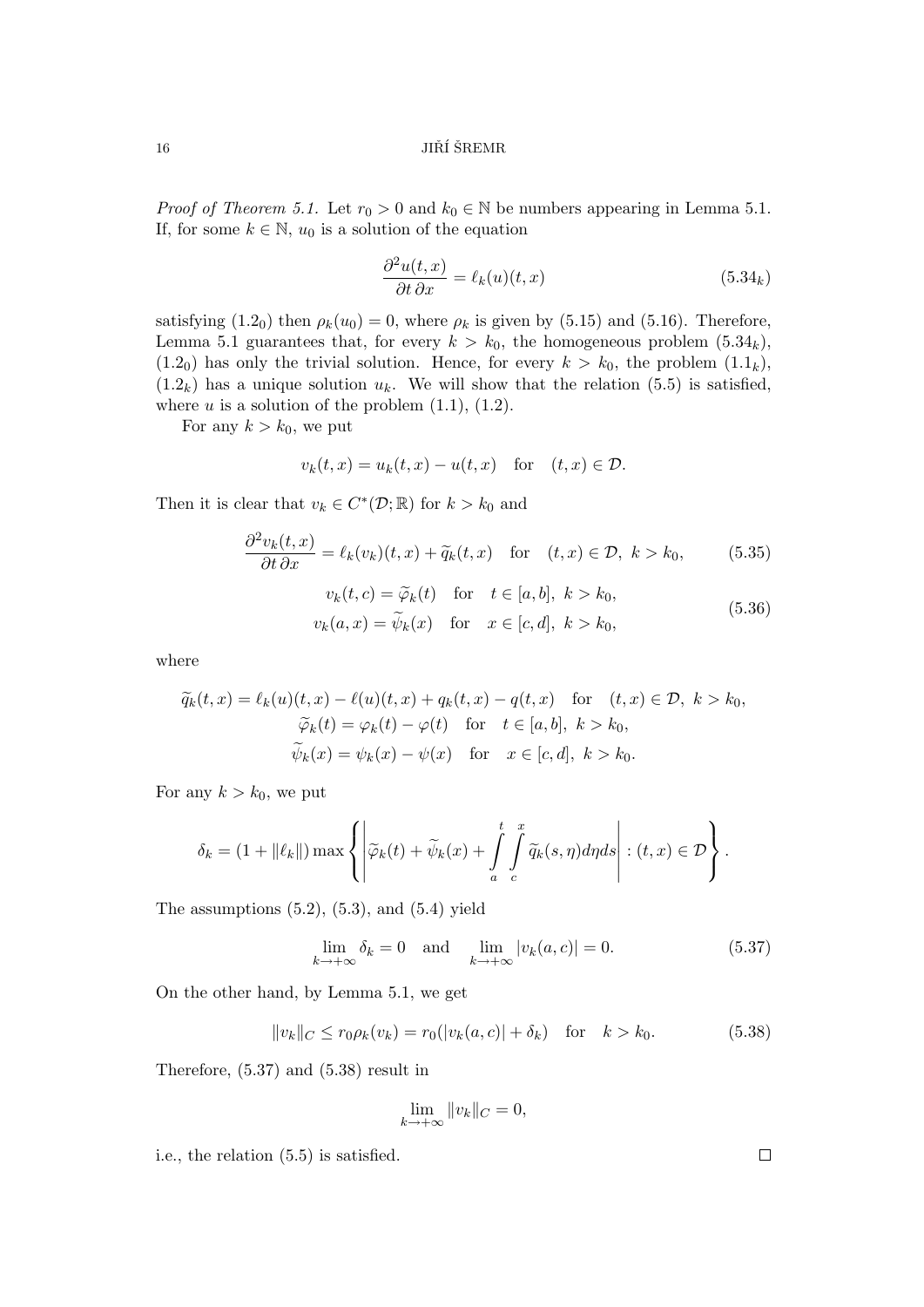Proof of Corollary 5.1. We will show that the assumptions of Theorem 5.1 are satisfied. Indeed, the relation (5.6) yields

$$
\|\ell_k\| \le \|\omega\|_L \quad \text{for} \quad k \in \mathbb{N}.
$$

Therefore, it is clear that, by virtue of  $(5.7)$ – $(5.9)$ , the assumptions  $(5.2)$ – $(5.4)$  of Theorem 5.1 are fulfilled. It remains to show that the condition (5.1) is true.

Assume that, on the contrary, the condition (5.1) does not hold. Then there exist  $\varepsilon_0 > 0$ , an increasing sequence  ${k_m}_{m=1}^{+\infty}$  of natural numbers, and a sequence  ${y_m}_{m=1}^{+\infty}$  of functions such that

$$
y_m \in M(\ell_{k_m}) \quad \text{for} \quad m \in \mathbb{N} \tag{5.39}
$$

and

$$
\max \left\{ \left| \int_{a}^{t} \int_{c}^{x} \left( \ell_{k_m}(y_m)(s,\eta) - \ell(y_m)(s,\eta) \right) d\eta ds \right| : (t,x) \in \mathcal{D} \right\} \geq \varepsilon_0
$$
\nfor  $m \in \mathbb{N}$ .

\n(5.40)

From (5.39) and Notation 5.1 we get

$$
y_m(t,x) = -z_m(a,c) + \int\limits_a^t \int\limits_c^x \ell_{k_m}(z_m)(s,\eta)d\eta ds \quad \text{for} \quad (t,x) \in \mathcal{D}, \ m \in \mathbb{N},
$$

where  $z_m \in C(\mathcal{D}; \mathbb{R})$  and  $||z_m||_C = 1$  for  $m \in \mathbb{N}$ . Since we suppose that the operators  $\ell_k$  are uniformly bounded in the sense of condition (5.6), we obtain

$$
||y_m||_C \le 1 + ||\omega||_L \quad \text{for} \quad m \in \mathbb{N}.
$$

Furthermore, for any  $(t_1, x_1), (t_2, x_2) \in \mathcal{D}$  and  $m \in \mathbb{N}$ , we get

$$
\begin{aligned}\n|y_m(t_2, x_2) - y_m(t_1, x_1)| &= \\
&= \left| \int_a^{\frac{t_2}{2}} \int_a^{x_2} \ell_{k_m}(z_m)(s, \eta) d\eta ds - \int_a^{\frac{t_1}{2}} \int_a^{\frac{x_1}{2}} \ell_{k_m}(z_m)(s, \eta) d\eta ds \right| \leq \\
&\leq \iint_{E_1} \omega(s, \eta) ds d\eta + \iint_{E_2} \omega(s, \eta) ds d\eta,\n\end{aligned}
$$

where measurable sets  $E_1, E_2 \subseteq \mathcal{D}$  are such that mes  $E_1 \leq (d-c)|t_2-t_1|$  and  $\text{mes } E_2 \le (b-a)|x_2 - x_1|.$ 

Consequently, the sequence  $\{y_m\}_{m=1}^{+\infty}$  is bounded and equicontinuous in  $C(\mathcal{D}; \mathbb{R})$ . Thus, according to Arzelà–Ascoli lemma, without loss of generality we can assume that the sequence indicated is convergent. Therefore, there exists  $p_0 \in \mathbb{N}$  such that

$$
||y_m - y_{p_0}||_C < \frac{\varepsilon_0}{2(||\omega||_L + ||\ell|| + 1)} \quad \text{for} \quad m \ge p_0.
$$
 (5.41)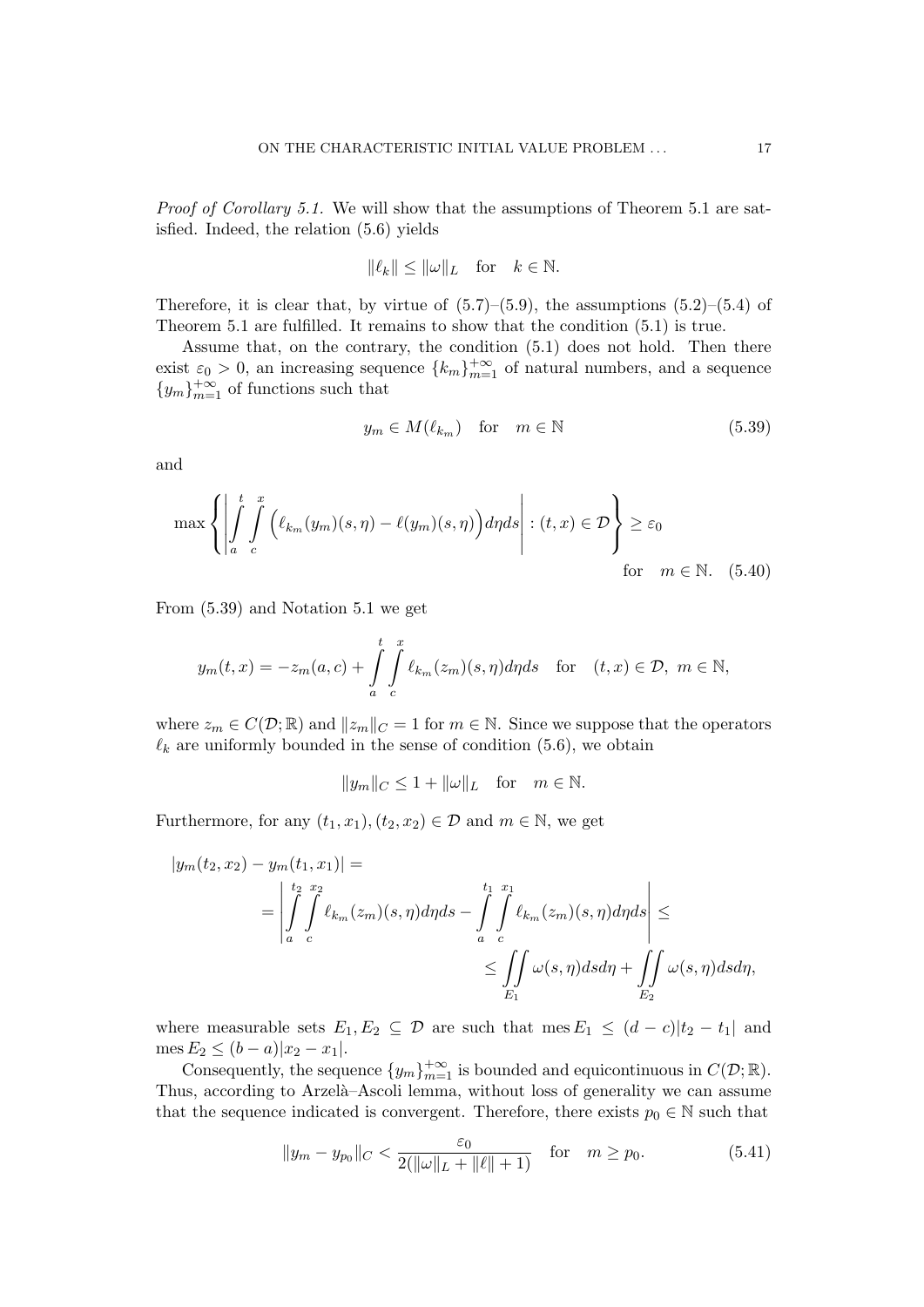Since  $y_{p_0} \in C^*(\mathcal{D}; \mathbb{R})$  and the relation (5.7) holds, there exists  $p_1 \in \mathbb{N}$  such that

$$
\max \left\{ \left| \int\limits_a^t \int\limits_c^x \left( \ell_k(y_{p_0})(s,\eta) - \ell(y_{p_0})(s,\eta) \right) d\eta ds \right| : (t,x) \in \mathcal{D} \right\} < \frac{\varepsilon_0}{2}
$$
\n
$$
\text{for} \quad k \ge p_1. \quad (5.42)
$$

Now let us choose a number  $M \in \mathbb{N}$  satisfying  $M \geq p_0$  and  $k_M \geq p_1$ . Then

$$
\max \left\{ \left| \int_{a}^{t} \int_{c}^{x} \left( \ell_{k_{M}}(y_{M})(s, \eta) - \ell(y_{M})(s, \eta) \right) d\eta ds \right| : (t, x) \in \mathcal{D} \right\} \le
$$
  
\n
$$
\leq \left( \|\omega\|_{L} + \|\ell\| \right) \|\overline{y}_{M} - \overline{y}_{p_{0}}\|_{C} +
$$
  
\n
$$
+ \max \left\{ \left| \int_{a}^{t} \int_{c}^{x} \left( \ell_{k_{M}}(y_{p_{0}})(s, \eta) - \ell(y_{p_{0}})(s, \eta) \right) d\eta ds \right| : (t, x) \in \mathcal{D} \right\} <
$$
  
\n
$$
< \frac{\varepsilon_{0}}{2} \frac{\|\omega\|_{L} + \|\ell\|}{\|\omega\|_{L} + \|\ell\| + 1} + \frac{\varepsilon_{0}}{2} < \varepsilon_{0},
$$

which contradicts (5.40).

To prove Theorem 5.2 we need the following lemma.

**Lemma 5.2.** Let  $p, p_k \in L(\mathcal{D}; \mathbb{R})$  and let  $\alpha, \alpha_k : \mathcal{D} \to \mathbb{R}$  be measurable and essentially bounded functions for  $k \in \mathbb{N}$ . Assume that the relations (5.10) and (5.11) are satisfied, and

$$
\lim_{k \to +\infty} \text{ess sup } \left\{ |\alpha_k(t, x) - \alpha(t, x)| : (t, x) \in \mathcal{D} \right\} = 0.
$$
 (5.43)

 $\Box$ 

Then

$$
\lim_{k \to +\infty} \int_{a}^{t} \int_{c}^{x} \left( p_k(s, \eta) \alpha_k(s, \eta) - p(s, \eta) \alpha(s, \eta) \right) d\eta ds = 0
$$
\n*uniformly on D.* (5.44)

Proof. Without loss of generality we can assume that

 $|p(t, x)| \leq \omega(t, x)$  for  $(t, x) \in \mathcal{D}$ . (5.45)

Let  $\varepsilon > 0$  be arbitrary but fixed. According to (5.43), there exists  $k_0 \in \mathbb{N}$  such that

$$
\iint\limits_{\mathcal{D}} \omega(t,x) |\alpha_k(t,x) - \alpha(t,x)| dt dx < \frac{\varepsilon}{4} \quad \text{for} \quad k \ge k_0.
$$
 (5.46)

Since the function  $\alpha$  is measurable and essentially bounded, there exists a function  $w \in C^2(\mathcal{D};\mathbb{R})$  such that

$$
\iint\limits_{\mathcal{D}} \omega(t,x) |\alpha(t,x) - w(t,x)| dt dx < \frac{\varepsilon}{4}.
$$
\n(5.47)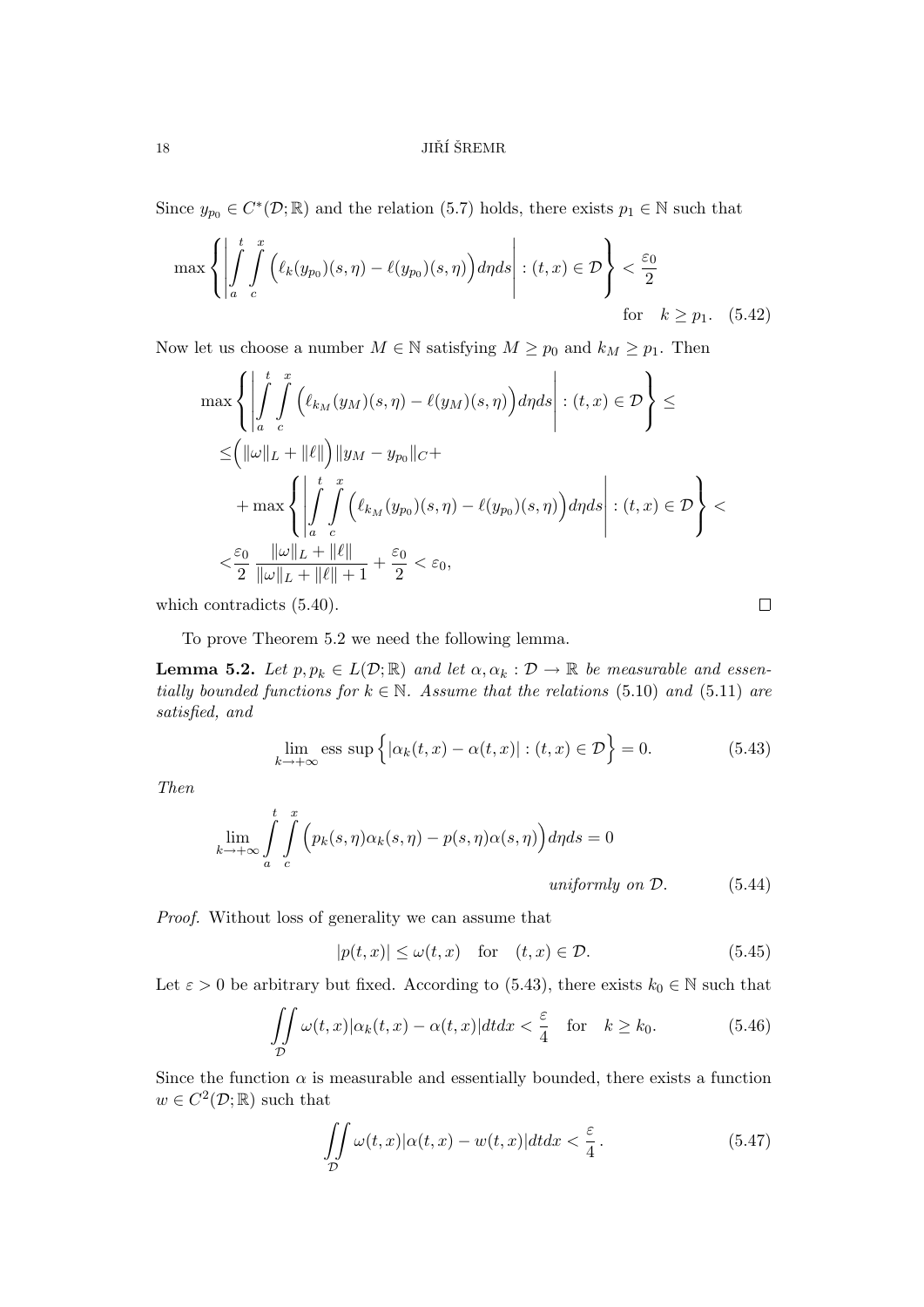For any  $k \in \mathbb{N}$ , we put

$$
f_k(t,x) = \int\limits_a^t \int\limits_c^x \Big(p_k(s,\eta) - p(s,\eta)\Big) d\eta ds \quad \text{for} \quad (t,x) \in \mathcal{D}.
$$

Clearly, the condition (5.11) can be rewritten in the form

$$
\lim_{k \to +\infty} \|f_k\|_C = 0. \tag{5.48}
$$

It can be verified by direct calculation that

$$
\int_{a}^{t} \int_{c}^{x} \left( p_{k}(s, \eta) - p(s, \eta) \right) w(s, \eta) d\eta ds = f_{k}(t, x)w(t, x) -
$$
\n
$$
- \int_{a}^{t} f_{k}(s, x) \frac{\partial w(s, x)}{\partial s} ds - \int_{c}^{x} f_{k}(t, \eta) \frac{\partial w(t, \eta)}{\partial \eta} d\eta +
$$
\n
$$
+ \int_{a}^{t} \int_{c}^{x} f_{k}(s, \eta) \frac{\partial^{2} w(s, \eta)}{\partial s \partial \eta} d\eta ds \quad \text{for} \quad (t, x) \in \mathcal{D}, \ k \in \mathbb{N}.
$$

Consequently, using (5.48), we get

$$
\lim_{k \to +\infty} \int\limits_a^t \int\limits_c^x \Big( p_k(s,\eta) - p(s,\eta) \Big) w(s,\eta) d\eta ds = 0 \quad \text{uniformly on } \mathcal{D}.
$$

Hence, there exists  $k_1 \geq k_0$  such that

$$
\left| \int_{a}^{t} \int_{c}^{x} \left( p_k(s, \eta) - p(s, \eta) \right) w(s, \eta) d\eta ds \right| < \frac{\varepsilon}{4} \quad \text{for} \quad (t, x) \in \mathcal{D}, \ k \ge k_1. \tag{5.49}
$$

On the other hand, it is clear that, for any  $(t, x) \in \mathcal{D}$  and  $k \in \mathbb{N}$ ,

$$
\int_{a}^{t} \int_{c}^{x} \left( p_k(s, \eta) \alpha_k(s, \eta) - p(s, \eta) \alpha(s, \eta) \right) d\eta ds =
$$
\n
$$
= \int_{a}^{t} \int_{c}^{x} p_k(s, \eta) \left( \alpha_k(s, \eta) - \alpha(s, \eta) \right) d\eta ds +
$$
\n
$$
+ \int_{a}^{t} \int_{c}^{x} \left( p_k(s, \eta) - p(s, \eta) \right) w(s, \eta) d\eta ds +
$$
\n
$$
+ \int_{a}^{t} \int_{c}^{x} \left( p_k(s, \eta) - p(s, \eta) \right) \left( \alpha(s, \eta) - w(s, \eta) \right) d\eta ds.
$$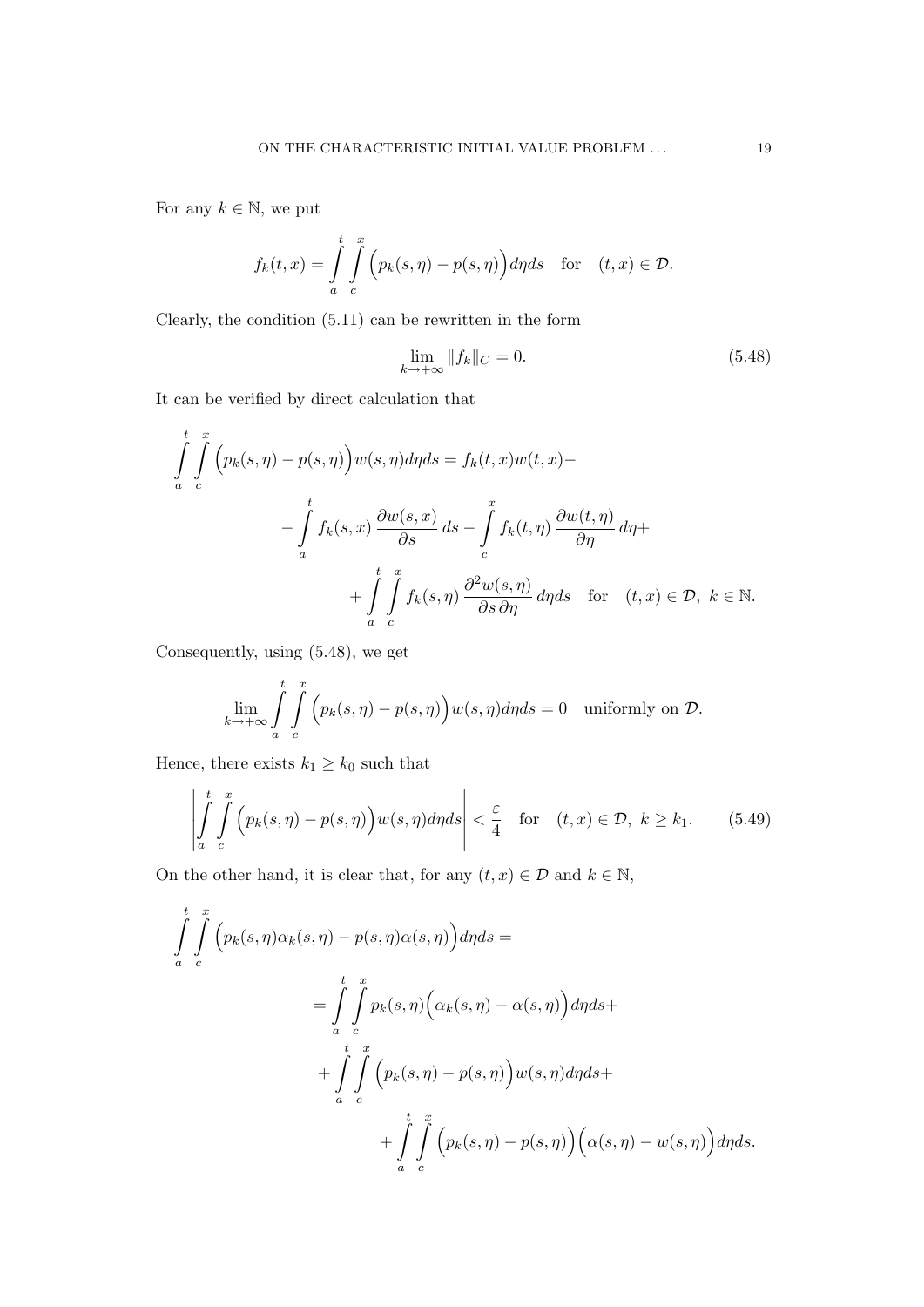### $20$  JIŘÍ ŠREMR

Therefore, in view of (5.10), (5.45), (5.46), (5.47), and (5.49), we get

$$
\left| \int_{a}^{t} \int_{c}^{x} \left( p_{k}(s, \eta) \alpha_{k}(s, \eta) - p(s, \eta) \alpha(s, \eta) \right) d\eta ds \right| \le
$$
\n
$$
\leq \int_{D} \omega(s, \eta) |\alpha_{k}(s, \eta) - \alpha(s, \eta)| d\eta ds +
$$
\n
$$
+ \left| \int_{a}^{t} \int_{c}^{x} \left( p_{k}(s, \eta) - p(s, \eta) \right) w(s, \eta) d\eta ds \right| +
$$
\n
$$
+ 2 \int_{D} \omega(s, \eta) |\alpha(s, \eta) - w(s, \eta)| d\eta ds <
$$
\n
$$
< \frac{\varepsilon}{4} + \frac{\varepsilon}{4} + 2\frac{\varepsilon}{4} = \varepsilon \quad \text{for} \quad (t, x) \in \mathcal{D}, \ k \geq k_{1},
$$

that is, the relation (5.44) is true.

 $\Box$ 

*Proof of Theorem 5.2.* Let  $\ell \in \mathcal{L}(\mathcal{D})$  be defined by (4.7). For any  $k \in \mathbb{N}$ , we put

$$
\ell_k(v)(t,x) = p_k(t,x)v\Big(\tau_k(t,x), \mu_k(t,x)\Big) \quad \text{for} \quad (t,x) \in \mathcal{D}.\tag{5.50}
$$

We will show that the condition (5.7) is satisfied for every  $y \in C^*(\mathcal{D}; \mathbb{R})$ . Indeed, let  $y \in C^*(\mathcal{D}; \mathbb{R})$  be arbitrary but fixed. For any  $k \in \mathbb{N}$ , we put

$$
\alpha_k(t,x) = y(\tau_k(t,x), \mu_k(t,x)), \quad \alpha(t,x) = y(\tau(t,x), \mu(t,x)) \quad \text{for} \quad (t,x) \in \mathcal{D}.
$$

Then it is clear that (5.12) and (5.13) guarantee the condition (5.43). Therefore, it follows from Lemma 5.2 that the condition (5.44) holds, i.e., the condition (5.7) is true.

Consequently, the assumptions of Corollary 5.1 are satisfied.

 $\Box$ 

### 6. On Differential Inequalities

The main goal of this section is to prove the following statement (see Theorem 6.1): If a certain theorem on differential inequalities holds for the problem  $(1.1)$ ,  $(1.2)$ with a nonincreasing operator  $\ell$  then the operator indicated is necessarily an  $(a, c)$ – Volterra one.

At first let us introduce the following definition.

**Definition 6.1.** We say that an operator  $\ell \in \mathcal{L}(\mathcal{D})$  belongs to the set  $\mathcal{S}_{ac}(\mathcal{D})$  if an arbitrary function  $u \in C^*(\mathcal{D};\mathbb{R})$  satisfying

$$
\frac{\partial^2 u(t, x)}{\partial t \partial x} \ge \ell(u)(t, x) \quad \text{for} \quad (t, x) \in \mathcal{D},
$$

$$
u(a, c) \ge 0,
$$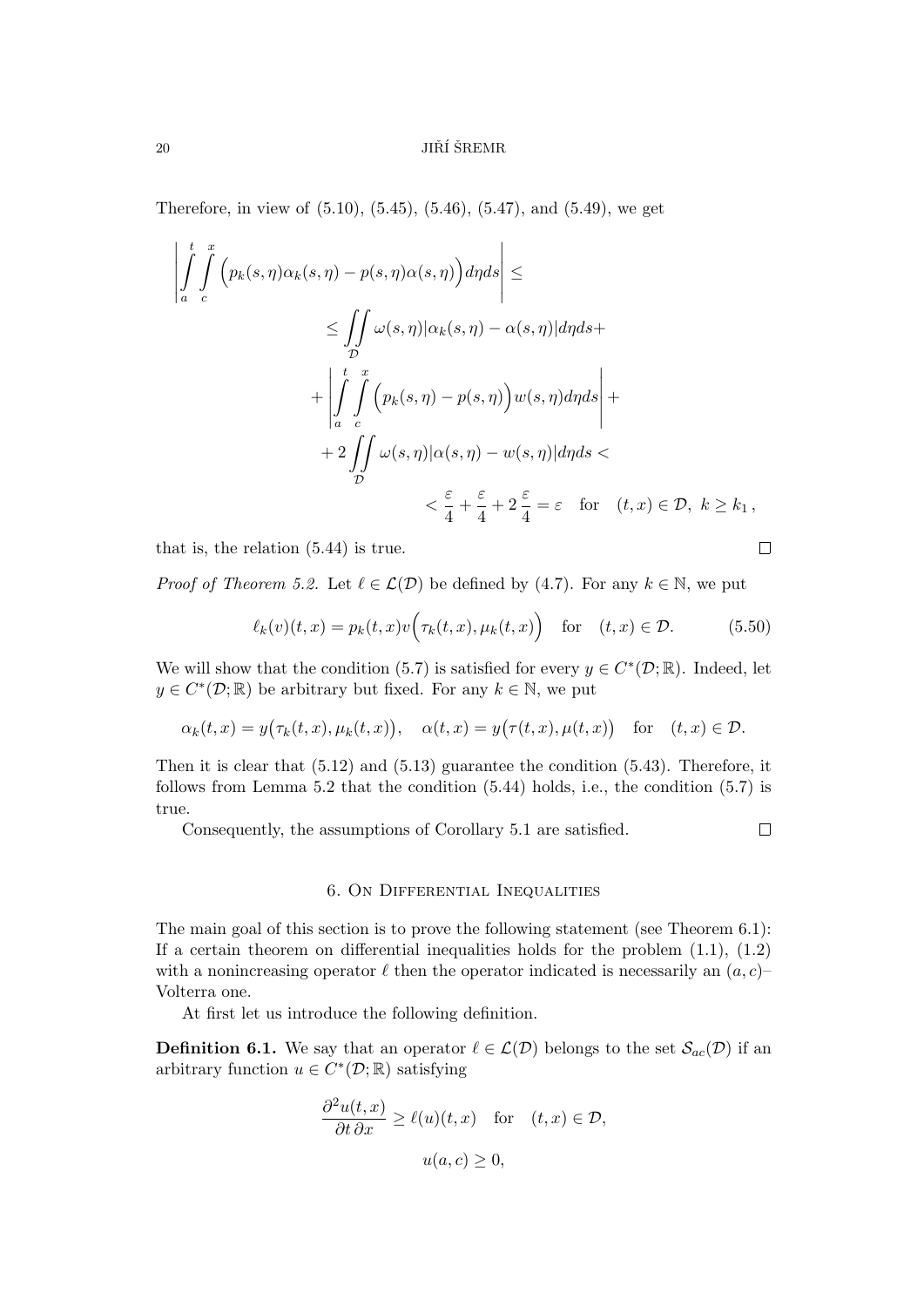$$
\frac{\partial u(t,c)}{\partial t} \ge 0 \quad \text{for} \quad t \in [a,b],
$$

and

$$
\frac{\partial u(a,x)}{\partial x} \ge 0 \quad \text{for} \quad x \in [c,d]
$$

is nonnegative on the set D.

**Remark 6.1.** Obviously, if  $\ell \in S_{ac}(\mathcal{D})$  then the homogeneous problem  $(1.1_0)$ ,  $(1.2_0)$ has only the trivial solution and thus the problem (1.1), (1.2) is uniquely solvable for every q,  $\varphi$ , and  $\psi$  (see Theorem 3.1). Moreover, it is clear that the Darboux operator  $\Omega^3$  of the problem  $(1.1_0)$ ,  $(1.2_0)$  maps the set  $L(\mathcal{D}; \mathbb{R}_+)$  into the set  $C(\mathcal{D}; \mathbb{R}_+)$ , i.e.,  $\Omega$  is a nondecreasing operator.

**Remark 6.2.** It is not difficult to verify that  $\ell \in S_{ac}(\mathcal{D})$  if and only if a certain theorem on differential inequalities is true for the problem  $(1.1)$ ,  $(1.2)$ , i.e., whenever  $u, v \in C^*(\mathcal{D}; \mathbb{R})$  and  $q \in L(\mathcal{D}; \mathbb{R})$  are such that

$$
u_{tx}(t,x) \leq \ell(u)(t,x) + q(t,x) \quad \text{for} \quad (t,x) \in \mathcal{D},
$$
  
\n
$$
v_{tx}(t,x) \geq \ell(v)(t,x) + q(t,x) \quad \text{for} \quad (t,x) \in \mathcal{D},
$$
  
\n
$$
u(a,c) \leq v(a,c),
$$
  
\n
$$
u_t(t,c) \leq v_t(t,c) \quad \text{for} \quad t \in [a,b],
$$
  
\n
$$
u_x(a,x) \leq v_x(a,x) \quad \text{for} \quad x \in [c,d],
$$

then

$$
u(t, x) \le v(t, x)
$$
 for  $(t, x) \in \mathcal{D}$ .

One can say also that  $\ell \in \mathcal{S}_{ac}(\mathcal{D})$  if and only if some kind of maximum principle holds for the probem  $(1.1)$ ,  $(1.2)$ .

Efficient conditions gauranteeing the inclusion  $\ell \in \mathcal{S}_{ac}(\mathcal{D})$  have been established in [7]. Namely, the following assertion is proved in the paper mentioned.

**Proposition 6.1.** Let  $\ell$  be a nonincreasing  $(a, c)$ –Volterra operator and let there exist a function  $\gamma \in C^*_{loc}([a,b[\times [c,d[;\mathbb{R}_+)^4\; satisfying$ 

$$
\frac{\partial^2 \gamma(t, x)}{\partial t \partial x} \le \ell(\gamma)(t, x) \quad \text{for} \quad (t, x) \in \mathcal{D},
$$
  

$$
\gamma(t, x) > 0 \quad \text{for} \quad (t, x) \in [a, b] \times [c, d],
$$
  

$$
\frac{\partial \gamma(t, c)}{\partial t} \le 0 \quad \text{for} \quad t \in [a, b],
$$

and

$$
\frac{\partial \gamma(a,x)}{\partial x} \le 0 \quad \text{for} \quad x \in [c,d].
$$

Then the operator  $\ell$  belongs to the set  $\mathcal{S}_{ac}(\mathcal{D})$ .

 $^3{\rm The}$  notion of the Darboux operator is given in Definition 3.1.

<sup>&</sup>lt;sup>4</sup>By  $C^*_{loc}([a,b[\times [c,d];\mathbb{R}_+)$  we understand the set of functions  $u \in C(\mathcal{D};\mathbb{R}_+)$  which satisfy  $u \in$  $C^*([a, b_0] \times [c, d_0]; \mathbb{R})$  for every  $b_0 \in ]a, b[$  and  $d_0 \in ]c, d[$ .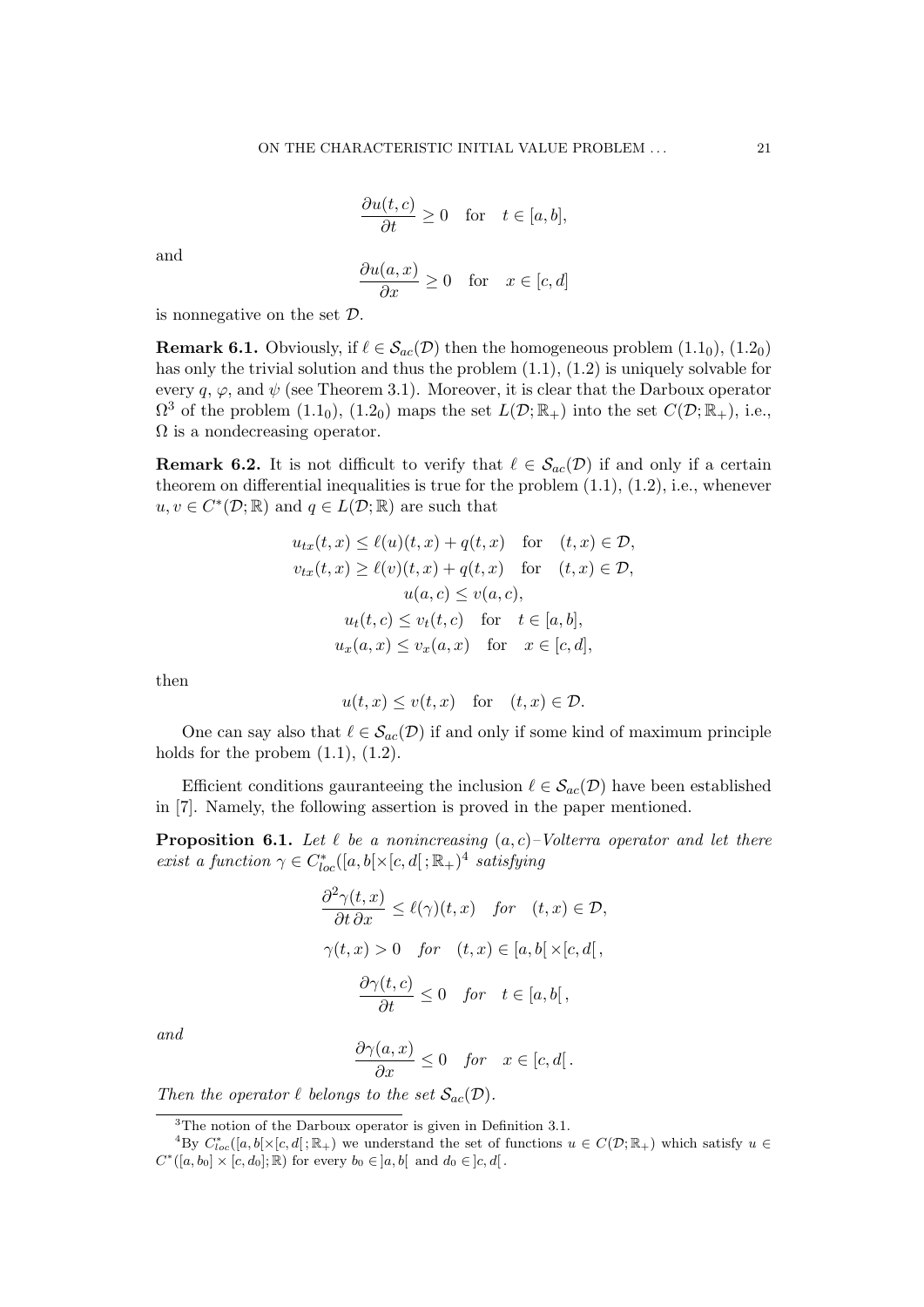It follows from the next theorem that the assumption on the nonincreasing operator  $\ell$  in Proposition 6.1 to be an  $(a, c)$ –Volterra one is necessary. Analogous results for the first and second order "ordinary" functional–differential equations are established in [1] and [8], respectively.

**Theorem 6.1.** Let  $-\ell \in \mathcal{P}(\mathcal{D})$  and  $\ell \in \mathcal{S}_{ac}(\mathcal{D})$ . Then the operator  $\ell$  is an  $(a, c)$ – Volterra one.

To prove this theorem we need some auxiliary assertions.

**Proposition 6.2.** Let  $-\ell \in \mathcal{P}(\mathcal{D})$ ,  $\ell \in \mathcal{S}_{ac}(\mathcal{D})$ , and  $(t_0, x_0) \in [a, b] \times [c, d]$ . Let, moreover, u be a solution of the problem  $(1.1)$ ,  $(1.2)$ , where

$$
q(t,x) = 0 \quad \text{for} \quad (t,x) \in [a, t_0] \times [c, x_0], \tag{6.1}
$$

$$
\varphi(t) = 0
$$
 for  $t \in [a, t_0]$ ,  $\psi(x) = 0$  for  $x \in [c, x_0]$ . (6.2)

 $|\psi'(\eta)| d\eta$  for  $x \in [c, d]$ 

Then

$$
u(t,x) = 0 \quad \text{for} \quad (t,x) \in [a, t_0] \times [c, x_0]. \tag{6.3}
$$

*Proof.* Let  $\mathcal{D}_0 = [a, t_0] \times [c, x_0]$ . According to the inclusion  $\ell \in \mathcal{S}_{ac}(\mathcal{D})$  and Remark 6.1, the problem

$$
\frac{\partial^2 v(t, x)}{\partial t \partial x} = \ell(v)(t, x) + |q(t, x)|,
$$
\n(6.4)\n
$$
v(t, c) = \int_a^t |\varphi'(s)| ds \quad \text{for} \quad t \in [a, b],
$$
\n
$$
v(a, x) = \int_a^x |\psi'(\eta)| d\eta \quad \text{for} \quad x \in [c, d]
$$

has a unique solution 
$$
v
$$
. Moreover, by virtue of (6.2) and Remark 6.2, we get

c

$$
v(t,x) \ge 0 \quad \text{for} \quad (t,x) \in \mathcal{D}, \tag{6.6}
$$

$$
v(t,x) \ge u(t,x) \quad \text{for} \quad (t,x) \in \mathcal{D}.\tag{6.7}
$$

Since  $-\ell \in \mathcal{P}(\mathcal{D})$ , it follows from (6.4) and (6.6) that

$$
v_{tx}(t,x) \le |q(t,x)| \quad \text{for} \quad (t,x) \in \mathcal{D}.
$$

Hence, on account of  $(6.1)$ ,  $(6.2)$ ,  $(6.5)$ , and  $(6.6)$ , we obtain

$$
0 \le v(t,x) \le \int_a^t |\varphi'(s)|ds + \int_c^x |\psi'(\eta)|d\eta + \int_a^t \int_c^x |q(s,\eta)|d\eta ds = 0
$$

for  $(t, x) \in \mathcal{D}_0$ , i.e.,

$$
v(t,x) = 0 \quad \text{for} \quad (t,x) \in \mathcal{D}_0. \tag{6.8}
$$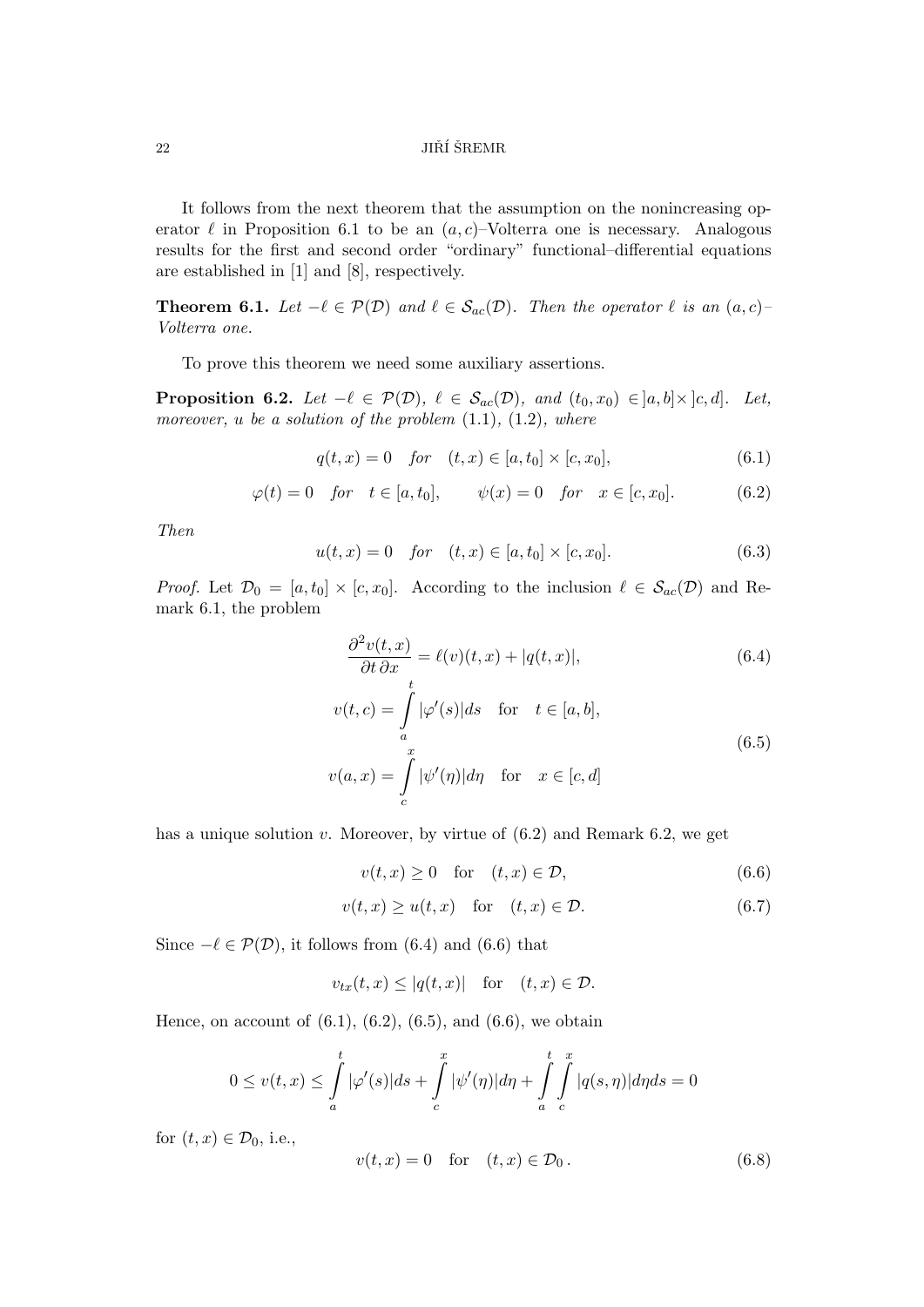On the other hand, by virtue of (1.1), (6.4), (6.7), and the assumption  $-\ell \in \mathcal{P}(\mathcal{D})$ , it is obvious that

$$
u_{tx}(t,x) = \ell(u-v)(t,x) + q(t,x) + \ell(v)(t,x) \ge
$$
  
 
$$
\ge v_{tx}(t,x) + q(t,x) - |q(t,x)| \text{ for } (t,x) \in \mathcal{D}.
$$

The last relation, (6.1), and (6.8) yield

$$
u_{tx}(t,x) \ge 0 \quad \text{for} \quad (t,x) \in \mathcal{D}_0\,.
$$

However the functions  $\varphi$  and  $\psi$  in the initial condition (1.2) satisfy (6.2) and thus

$$
u(t,x) = \varphi(t) + \psi(x) + \int_{a}^{t} \int_{c}^{x} \frac{\partial^2 u(s,\eta)}{\partial s \partial \eta} d\eta ds \ge 0 \quad \text{for} \quad (t,x) \in \mathcal{D}_0.
$$
 (6.9)

Finally,  $(6.7)$ – $(6.9)$  result in  $(6.3)$ .

It follows from the previous proposition that if the operator  $\ell$  appearing in the equation (1.1) is nonincreasing and the theorem on functional differential inequalities holds for the problem (1.1), (1.2) then the Darboux operator  $\Omega$  is necessarily an  $(a, c)$ –Volterra one. More precisely, the following assertion is true.

Corollary 6.1. Let  $-\ell \in \mathcal{P}(\mathcal{D})$  and  $\ell \in \mathcal{S}_{ac}(\mathcal{D})$ . Then the Darboux operator  $\Omega$  of the problem  $(1.1<sub>0</sub>), (1.2<sub>0</sub>)$  is an  $(a, c)$ –Volterra one.

We also need to be able to approximate a certain function from the set  $C(\mathcal{D}; \mathbb{R})$ by ones of the class  $C^*(\mathcal{D}; \mathbb{R})$ . That is a classical question of the theory of real function but, for the sake of completness, we will show the following lemma.

**Lemma 6.1.** Let  $(t_0, x_0) \in ]a, b] \times ]c, d]$  and let  $v_0 \in C(\mathcal{D}; \mathbb{R})$  be a function satisfying

$$
v_0(t, x) = 0
$$
 for  $(t, x) \in \mathcal{D}_0$ , (6.10)

where  $\mathcal{D}_0 = [a, t_0] \times [c, x_0]$ . Then there exist a sequence  $\{v_n\}_{n=1}^{+\infty}$  of functions from the set  $C^2(\mathcal{D};\mathbb{R})$  such that

$$
v_n(t,x) = 0 \quad \text{for} \quad (t,x) \in \mathcal{D}_0, \ n \in \mathbb{N} \tag{6.11}
$$

and

$$
\lim_{n \to +\infty} ||v_n - v_0||_C = 0.
$$
\n(6.12)

*Proof.* Let  $f_n : \mathbb{R} \to \mathbb{R}$   $(n \in \mathbb{N})$  be the function defined by

$$
f_n(s) = \begin{cases} 1 & \text{if } s \le 0 \\ \exp\left(\frac{n^3 s^3}{n^3 s^3 - 1}\right) & \text{if } 0 < s < \frac{1}{n} \\ 0 & \text{if } s \ge \frac{1}{n} \end{cases}
$$

 $\Box$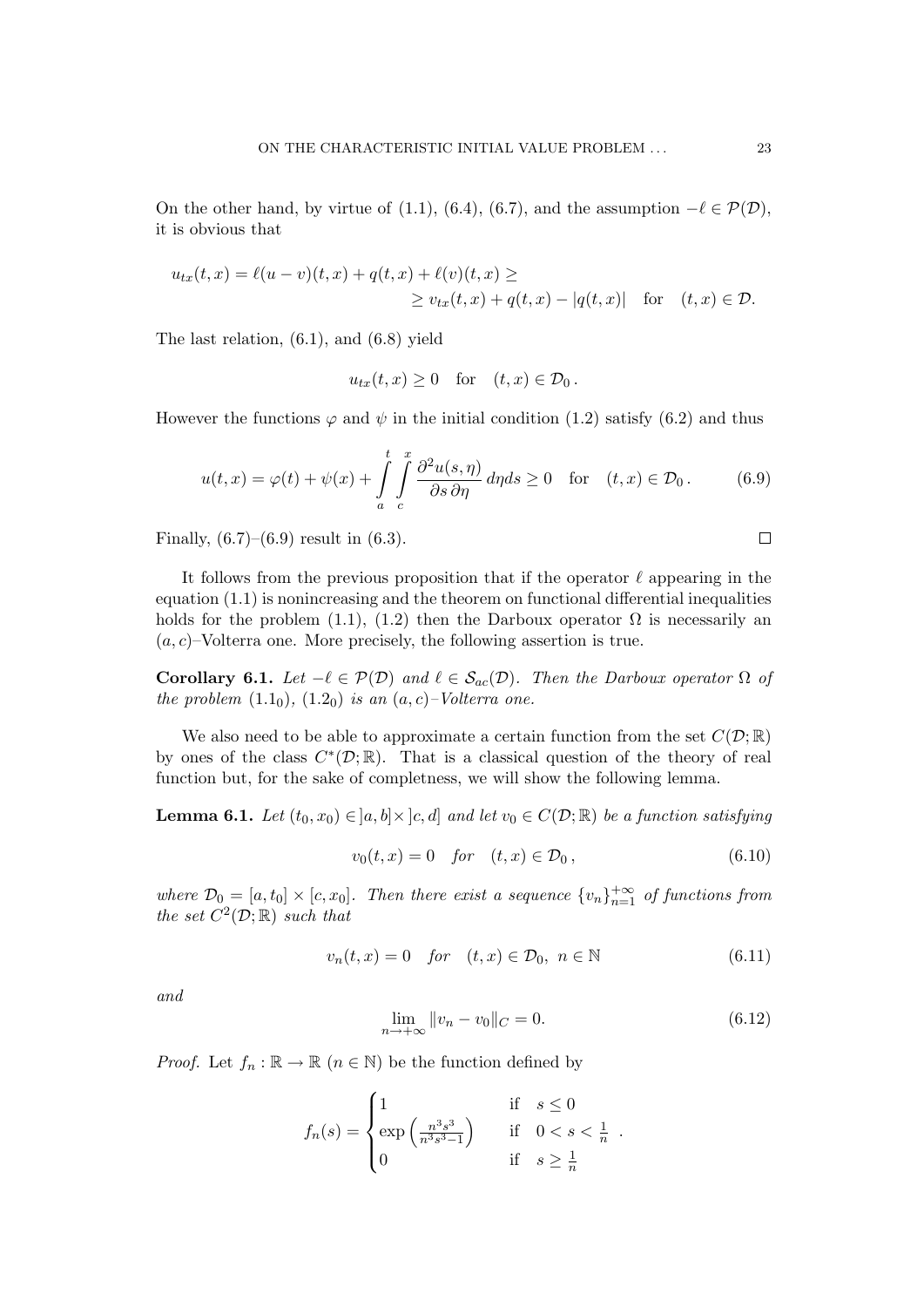It is clear that the functions  $f_n$  ( $n \in \mathbb{N}$ ) are continuous together with their derivatives up to the second order and

$$
0 \le f_n(s) \le 1 \quad \text{for} \quad s \in \mathbb{R}, \ n \in \mathbb{N}.
$$

For any  $n \in \mathbb{N}$ , we put

$$
\chi_n(t, x) = 1 - f_n(t - t_0) f_n(x - x_0)
$$
 for  $(t, x) \in \mathcal{D}$ .

Then  $\chi_n \in C^2(\mathcal{D}; \mathbb{R})$  for  $n \in \mathbb{N}$ ,

$$
0 \le \chi_n(t, x) \le 1 \quad \text{for} \quad (t, x) \in \mathcal{D}, \ n \in \mathbb{N}, \tag{6.13}
$$

$$
\chi_n(t,x) = 0 \quad \text{for} \quad (t,x) \in \mathcal{D}_0, \ n \in \mathbb{N}, \tag{6.14}
$$

and

$$
\chi_n(t,x) = 1 \quad \text{for} \quad (t,x) \in \mathcal{D} \setminus \left( [a, t_0 + 1/n] \times [c, x_0 + 1/n] \right), \ n \in \mathbb{N}. \tag{6.15}
$$

It is well-known from functional analysis that there exists a sequence  $\{w_n\}_{n=1}^{+\infty}$  of functions from the set  $C^2(\mathcal{D};\mathbb{R})$  such that

$$
\lim_{n \to +\infty} \|w_n - v_0\|_C = 0.
$$
\n(6.16)

Put

$$
v_n(t,x) = \chi_n(t,x)w_n(t,x) \quad \text{for} \quad (t,x) \in \mathcal{D}, \ n \in \mathbb{N}.
$$

Obviously,  $v_n \in C^2(\mathcal{D}; \mathbb{R})$  for  $n \in \mathbb{N}$  and the relation (6.11) holds. We will show that the condition (6.12) is satisfied.

Let  $\varepsilon > 0$  be arbitrary but fixed. Since the function  $v_0$  is continuous on the rectangle  $\mathcal{D}$ , there exists  $\delta > 0$  such that

$$
|v_0(t_2, x_2) - v_0(t_1, x_1)| < \frac{\varepsilon}{2} \quad \text{for}
$$
  

$$
(t_1, x_1), (t_2, x_2) \in \mathcal{D}, \ |t_2 - t_1| + |x_2 - x_1| < \delta. \quad (6.17)
$$

According to (6.16), there exists  $n_0 \in \mathbb{N}$  such that  $n_0 \geq \frac{2}{\delta}$  $\frac{2}{\delta}$  and

$$
|w_n(t,x) - v_0(t,x)| < \frac{\varepsilon}{2} \quad \text{for} \quad (t,x) \in \mathcal{D}, \ n \ge n_0. \tag{6.18}
$$

Therefore, in view of  $(6.10)$  and  $(6.17)$ , we get

$$
|v_0(t,x)| < \frac{\varepsilon}{2} \quad \text{for} \quad (t,x) \in \left( [a, t_0 + 1/n] \times [c, x_0 + 1/n] \right) \cap \mathcal{D}, \ n \ge n_0. \tag{6.19}
$$

On the other hand, it is clear that the relation

$$
|v_0(t,x) - v_n(t,x)| \le
$$
  
\n
$$
\leq |v_0(t,x)| (1 - \chi_n(t,x)) + |v_0(t,x) - w_n(t,x)||\chi_n(t,x)| \le
$$
  
\n
$$
\leq |v_0(t,x)| (1 - \chi_n(t,x)) + |v_0(t,x) - w_n(t,x)|
$$

holds for  $(t, x) \in \mathcal{D}$  and  $n \in \mathbb{N}$ . Hence, (6.15), (6.18), and (6.19) guarantee that

$$
|v_0(t,x) - v_n(t,x)| < \varepsilon \quad \text{for} \quad (t,x) \in \mathcal{D}, \ n \ge n_0,
$$

i.e., the relation (6.12) holds.

 $\Box$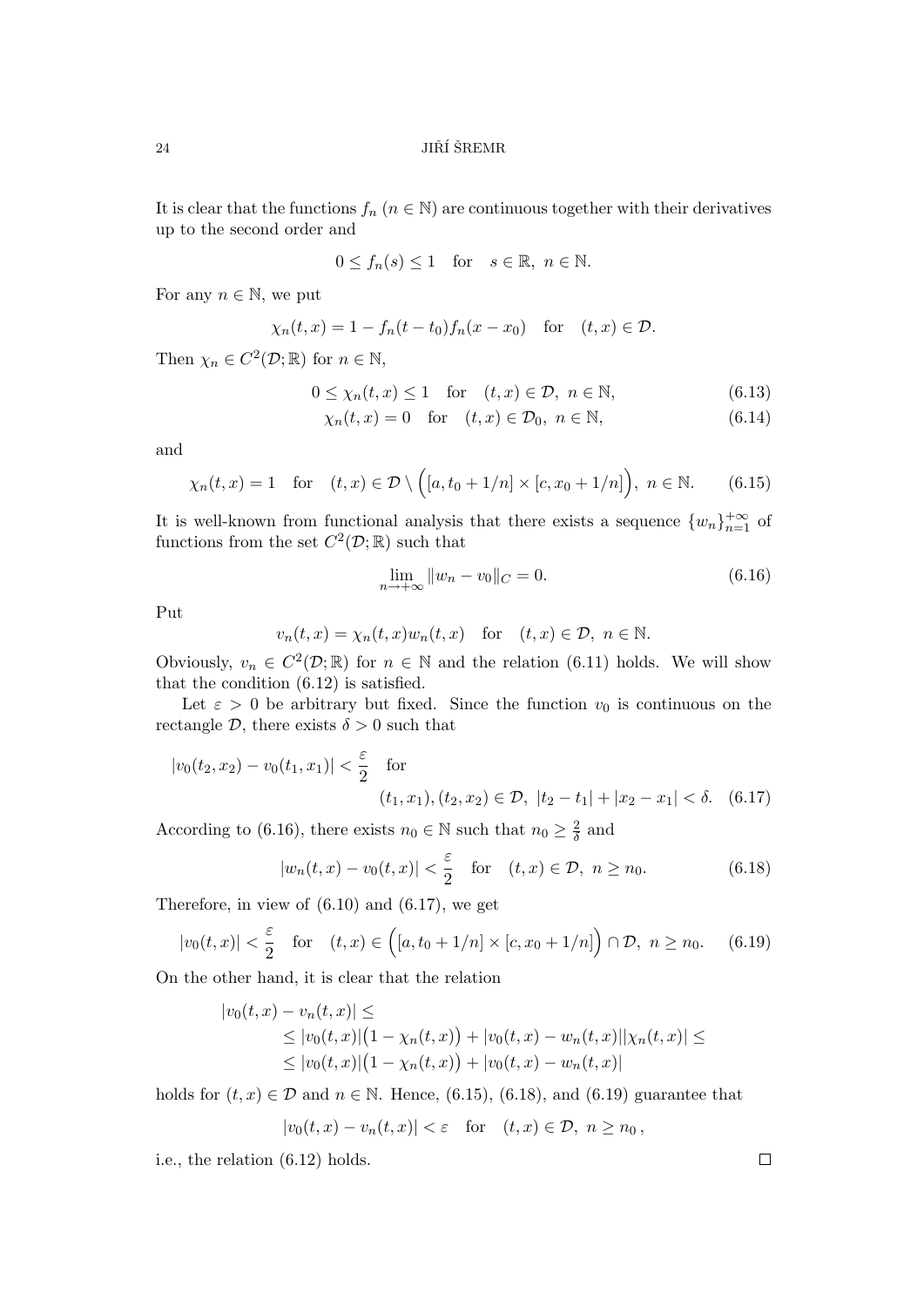Now we are in position to prove Theorem 6.1.

*Proof of Theorem 6.1.* Assume that, on the contrary,  $\ell$  is not  $(a, c)$ –Volterra operator. Then there exist  $v_0 \in C(\mathcal{D}; \mathbb{R})$  and  $(t_0, x_0) \in [a, b] \times [c, d]$ ,  $(t_0, x_0) \neq (b, d)$ , such that (6.10) holds with  $\mathcal{D}_0 = [a, t_0] \times [c, x_0]$  and

$$
\text{mes}\{(t,x)\in\mathcal{D}_0: \ell(v_0)(t,x)\neq 0\} > 0.
$$

Without loss of generality we can assume that

$$
\text{mes}\{(t,x)\in\mathcal{D}_0: \ell(v_0)(t,x)<0\}>0.\tag{6.20}
$$

At first we will show that

$$
\Omega(\ell(|v_0|))(t,x) = 0 \quad \text{for} \quad (t,x) \in \mathcal{D}_0,\tag{6.21}
$$

where  $\Omega$  denotes the Darboux operator of the problem  $(1.1_0)$ ,  $(1.2_0)$ .

According to Lemma 6.1, there exists a sequence  ${v_n}_{n=1}^{+\infty} \subset C^2(\mathcal{D}; \mathbb{R})$  such that (6.11) is satisfied and

$$
\lim_{n \to +\infty} ||v_n - v_0||_C = 0.
$$
\n(6.22)

Since  $\ell$  and  $\Omega$  are continuous operators (see Corollary 5.2), the relation (6.22) implies

$$
\lim_{n \to +\infty} \left\| \Omega\big(\ell(v_n)\big) - \Omega\big(\ell(|v_0|)\big) \right\|_C = 0. \tag{6.23}
$$

Let  $z_n = \Omega(\ell(v_n))$  for  $n \in \mathbb{N}$ . Then  $z_n$  is a solution of the problem

$$
\frac{\partial^2 z_n(t,x)}{\partial t \partial x} = \ell(z_n)(t,x) + \ell(v_n)(t,x),\tag{6.24}
$$

$$
z_n(t, c) = 0
$$
 for  $t \in [a, b]$ ,  $z_n(a, x) = 0$  for  $x \in [c, d]$ . (6.25)

For any  $n \in \mathbb{N}$ , we put

$$
w_n(t, x) = v_n(t, x) + z_n(t, x) \quad \text{for} \quad (t, x) \in \mathcal{D}.
$$

It is clear that  $w_n \in C^*(\mathcal{D}; \mathbb{R})$  for  $n \in \mathbb{N}$  because every function  $v_n$  belongs to the set  $C^2(\mathcal{D};\mathbb{R})$ . Moreover, (6.24) and (6.25) result in

$$
\frac{\partial^2 w_n(t,x)}{\partial t \partial x} = \ell(w_n)(t,x) + \frac{\partial^2 v_n(t,x)}{\partial t \partial x},
$$
  

$$
w_n(t,c) = v_n(t,c) \quad \text{for} \quad t \in [a,b], \qquad w_n(a,x) = v_n(a,x) \quad \text{for} \quad x \in [c,d].
$$

Therefore, on account of (6.11), Proposition 6.2 implies

$$
w_n(t, x) = 0 \quad \text{for} \quad (t, x) \in \mathcal{D}_0, \ n \in \mathbb{N}.
$$

Hence, again by virtue of (6.11), we get

$$
\Omega(\ell(v_n))(t,x) = z_n(t,x) = -v_n(t,x) = 0 \quad \text{for} \quad (t,x) \in \mathcal{D}_0, \ n \in \mathbb{N}
$$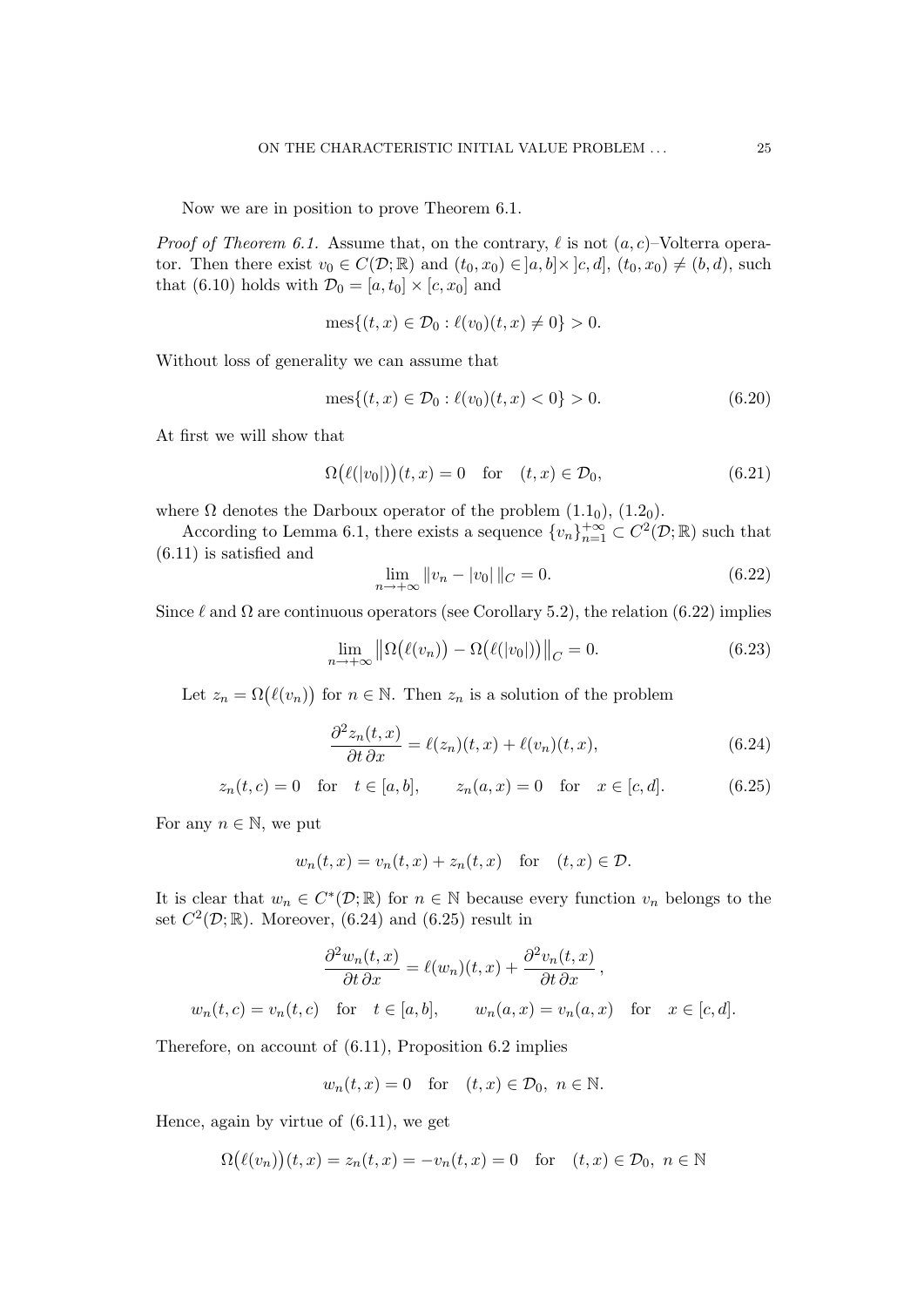and thus, in view of (6.23), the relation (6.21) is satisfied.

According to Remark 6.1, the problem  $(1.1)$ ,  $(1.2<sub>0</sub>)$  with

$$
q(t,x) = \begin{cases} -\ell(|v_0|)(t,x) & \text{if } (t,x) \in \mathcal{D}_0 \\ 0 & \text{if } (t,x) \in \mathcal{D} \setminus \mathcal{D}_0 \end{cases}
$$
(6.26)

has a unique solution u. We suppose that  $-\ell \in \mathcal{P}(\mathcal{D})$  and therefore

$$
q(t,x) \ge 0 \quad \text{for} \quad (t,x) \in \mathcal{D} \tag{6.27}
$$

and

$$
\text{mes}\{(t,x)\in\mathcal{D}_0:q(t,x)>0\}>0,\tag{6.28}
$$

because the relation (6.20) holds. Since  $\Omega$  is an  $(a, c)$ –Volterra operator (see Corollary 6.1) and  $u = \Omega(q)$  it follows from (6.21) and (6.26) that

$$
u(t,x) = 0 \quad \text{for} \quad (t,x) \in \mathcal{D}_0. \tag{6.29}
$$

On the other hand, the operator  $\ell$  belongs to the set  $\mathcal{S}_{ac}(\mathcal{D})$  which garantees

$$
u(t,x) \ge 0 \quad \text{for} \quad (t,x) \in \mathcal{D},\tag{6.30}
$$

because the relation (6.27) is true. By virtue of the assumption  $-\ell \in \mathcal{P}(\mathcal{D})$ , the equation (1.1) implies

$$
u_{tx}(t,x) \le q(t,x) \quad \text{for} \quad (t,x) \in \mathcal{D}
$$

and thus, using  $(6.26)$  and  $(6.29)$ , we get

$$
u_{tx}(t,x) \le 0 \quad \text{for} \quad (t,x) \in \mathcal{D}.\tag{6.31}
$$

However, the function u satisfies the homogeneous initial conditions  $(1.2<sub>0</sub>)$  and therefore the last inequality yields

$$
u(t,x) \leq 0
$$
 for  $(t,x) \in \mathcal{D}$ .

Whence we get  $u \equiv 0$  because the function u satisfies (6.30). Finally, the equation (1.1) implies  $q \equiv 0$ , which contradicts (6.28).  $\Box$ 

#### 7. Examples

**Example 7.1.** Let  $p \in L(\mathcal{D}; \mathbb{R}_+)$  be such that

$$
\iint\limits_{\mathcal{D}} p(s,\eta) d\eta ds = 1
$$

and let  $\ell \in \mathcal{L}(\mathcal{D})$  be defined by

$$
\ell(v)(t,x) = p(t,x)v(b,d) \quad \text{for} \quad (t,x) \in \mathcal{D}, \ v \in C(\mathcal{D};\mathbb{R}).
$$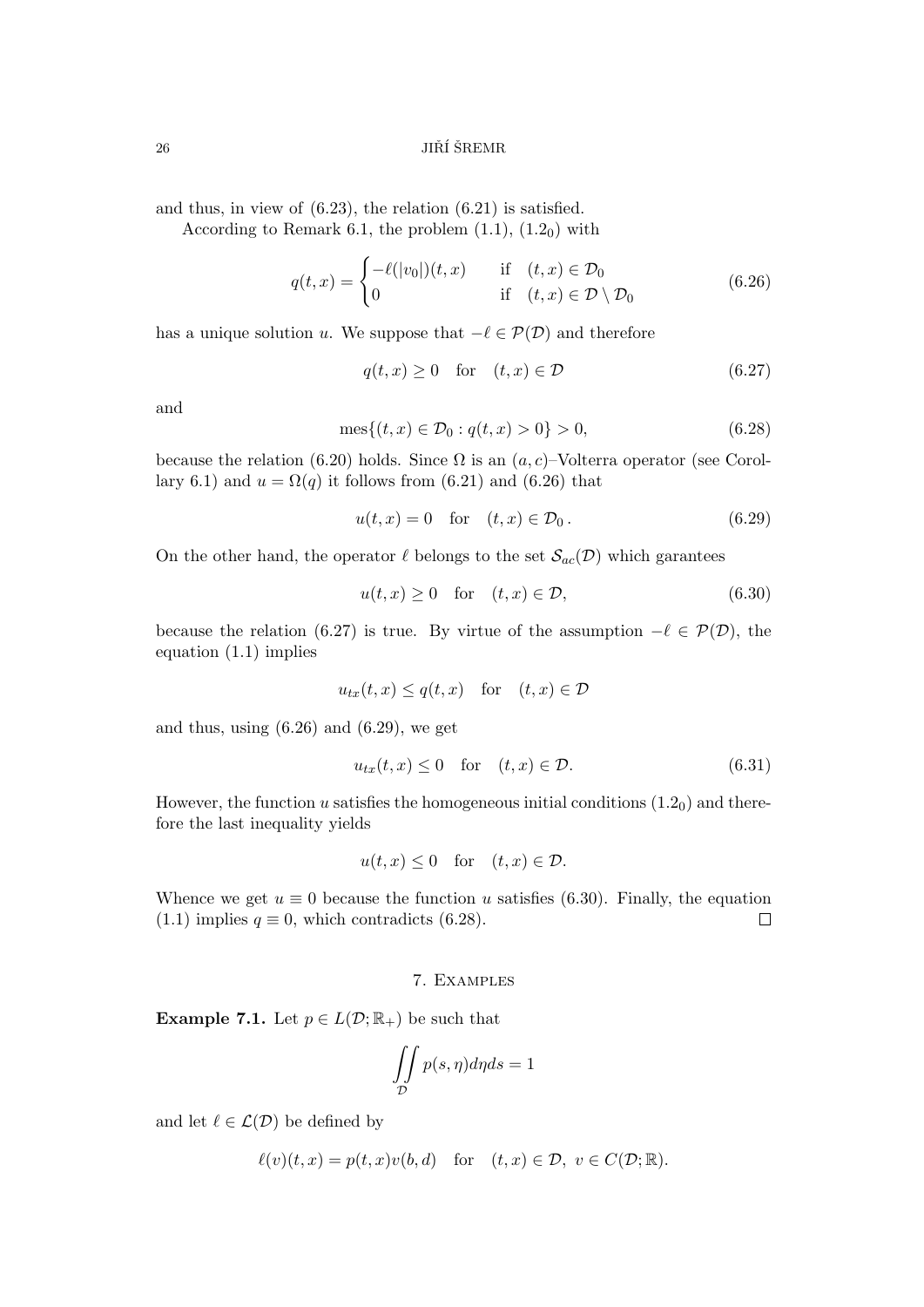Then the condition (4.2) with  $\alpha = 1$  is satisfied for every  $m \in \mathbb{N}$  and  $v \in C(\mathcal{D}; \mathbb{R})$ . Moreover,

$$
\iint_{\mathcal{D}} p_j(s, \eta) d\eta ds = 1 \quad \text{for every} \quad j \in \mathbb{N},
$$

where  $p_j$  is given by (4.4).

On the other hand, the problem  $(1.1<sub>0</sub>), (1.2<sub>0</sub>)$  has a nontrivial solution

$$
u(t,x) = \int_{a}^{t} \int_{c}^{x} p(s,\eta)d\eta ds \quad \text{for} \quad (t,x) \in \mathcal{D}.
$$

This example shows that the assumption  $\alpha \in [0,1]$  in Theorem 4.1 cannot be replaced by the assumption  $\alpha \in [0, 1]$ , and the strict inequality (4.3) in Corollary 4.1 cannot be replaced by the nonstrict one.

# Example 7.2. Let

$$
g_k(t) = k \cos k^2 t, \quad h_k(t) = -k \sin k^2 t \quad \text{for} \quad t \ge 0, \ k \in \mathbb{N}, \tag{7.1}
$$

and

$$
y_k(t) = -k \int_0^t \exp\left(\frac{\sin k^2 t}{k} - \frac{\sin k^2 s}{k}\right) \sin k^2 s ds \quad \text{for} \quad t \ge 0, \ k \in \mathbb{N}.
$$
 (7.2)

It is not difficult to verify that, for every  $k \in \mathbb{N}$ ,

$$
y'_{k}(t) = g_{k}(t)y_{k}(t) + h_{k}(t) \text{ for a. a. } t \ge 0,
$$
\n(7.3)

$$
|y_k(t)| \le 1 + e + te^2 \quad \text{for} \quad t \ge 0,
$$
 (7.4)

and

$$
\lim_{k \to +\infty} y_k(t) = \frac{t}{2} \quad \text{for} \quad t \ge 0,
$$
\n(7.5)

because

$$
y_k(t) = \frac{1}{k} \cos k^2 t - \frac{1}{k} \exp\left(\frac{\sin k^2 t}{k}\right) +
$$
  
+ 
$$
\frac{1}{2} \int_0^t \exp\left(\frac{\sin k^2 t}{k} - \frac{\sin k^2 s}{k}\right) ds +
$$
  
+ 
$$
\frac{1}{2} \int_0^t \exp\left(\frac{\sin k^2 t}{k} - \frac{\sin k^2 s}{k}\right) \cos 2k^2 s ds \text{ for } t \ge 0.
$$

Now, let  $p \equiv 0, q \equiv 0, \varphi \equiv 0, \psi \equiv 0$ , and

$$
\tau(t, x) = t, \quad \mu(t, x) = x \quad \text{for} \quad (t, x) \in \mathcal{D}.
$$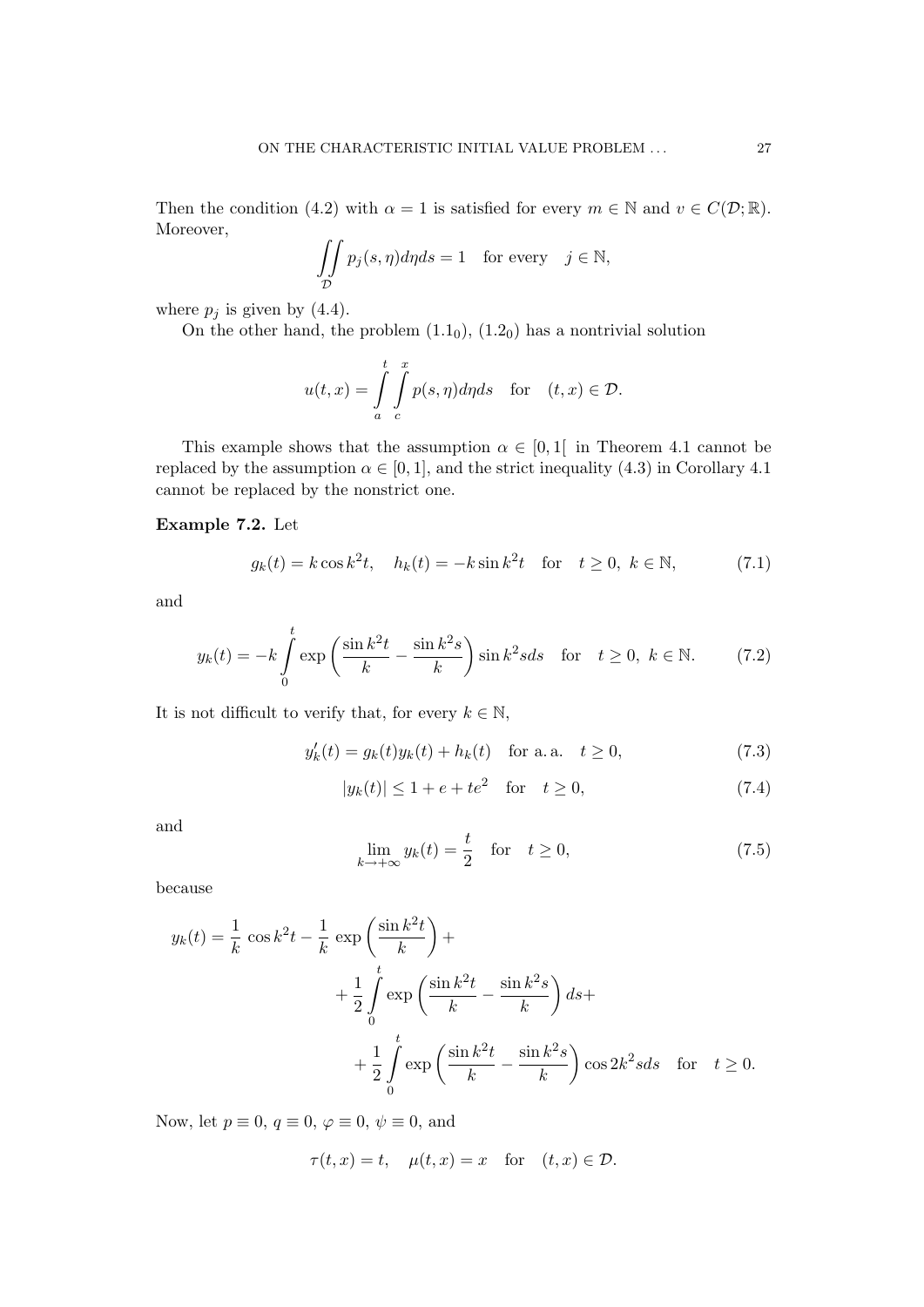For any  $k \in \mathbb{N}$ , we put  $\varphi_k \equiv 0, \psi_k \equiv 0$ ,

$$
p_k(t, x) = g_k(t - a)g_k(x - c) \quad \text{for} \quad (t, x) \in \mathcal{D},
$$

$$
q_k(t,x) = h_k(t-a)y'_k(x-c) + y'_k(t-a)h_k(x-c) -
$$
  
- 
$$
h_k(t-a)h_k(x-c) \quad \text{for} \quad (t,x) \in \mathcal{D},
$$

and

$$
\tau_k(t, x) = t, \quad \mu_k(t, x) = x \quad \text{for} \quad (t, x) \in \mathcal{D}.
$$

Let  $\ell, \ell_k \in \mathcal{L}(\mathcal{D})$  be operators defined by (4.7) and (5.50).

According to  $(7.1)$ ,  $(7.3)$ , and  $(7.4)$ , it is clear that the assumptions of Theorem 5.2 are satisfied except of (5.10) which, in view of the proof of theorem mentioned, guarantees that the assumptions of Corollary 5.1 are fulfilled except of (5.6).

On the other hand,

$$
u(t, x) = 0 \quad \text{for} \quad (t, x) \in \mathcal{D}
$$

and

$$
u_k(t, x) = y_k(t - a)y_k(x - c) \quad \text{for} \quad (t, x) \in \mathcal{D}, \ k \in \mathbb{N}
$$

are solutions of the problems  $(1.1'), (1.2)$  and  $(1.1'_k), (1.2_k)$ , respectively, as well as of the problems  $(1.1)$ ,  $(1.2)$  and  $(1.1<sub>k</sub>)$ ,  $(1.2<sub>k</sub>)$ , respectively. However, in view of (7.5), we get

$$
\lim_{k \to +\infty} \left( u_k(t, x) - u(t, x) \right) = \lim_{k \to +\infty} y_k(t - a) y_k(x - c) =
$$
\n
$$
= \frac{(t - a)(x - c)}{4} \quad \text{for} \quad (t, x) \in \mathcal{D},
$$

that is, the relation (5.5) is not true.

This example shows that the assumption (5.6) in Corollary 5.1 and the assumption (5.10) in Theorem 5.2 are essential and cannot be omitted.

#### Acknowledgement

The research was supported by the Academy of Sciences of the Czech Republic, Institutional Research Plan No. AV0Z10190503.

#### **REFERENCES**

- [1] E. Bravyi, A. Lomtatidze, B. Půža, A note on the theorem on differential inequalities, Georgian Math. J. 7 (2000), No. 4, 627–631.
- [2] N. Dunford, J. T. Schwartz, Linear operators. I. General Theory, Pure and Applied Mathematics, vol. 7, Interscience Publishers, New York, 1958.
- [3] K. Deimling, Absolutely continuous solutions of Cauchy problem for  $u_{xy}$  =  $f(x, y, u, u_x, u_y)$ , Ann. mat. pura ed appl. 89 (1971), 381–391.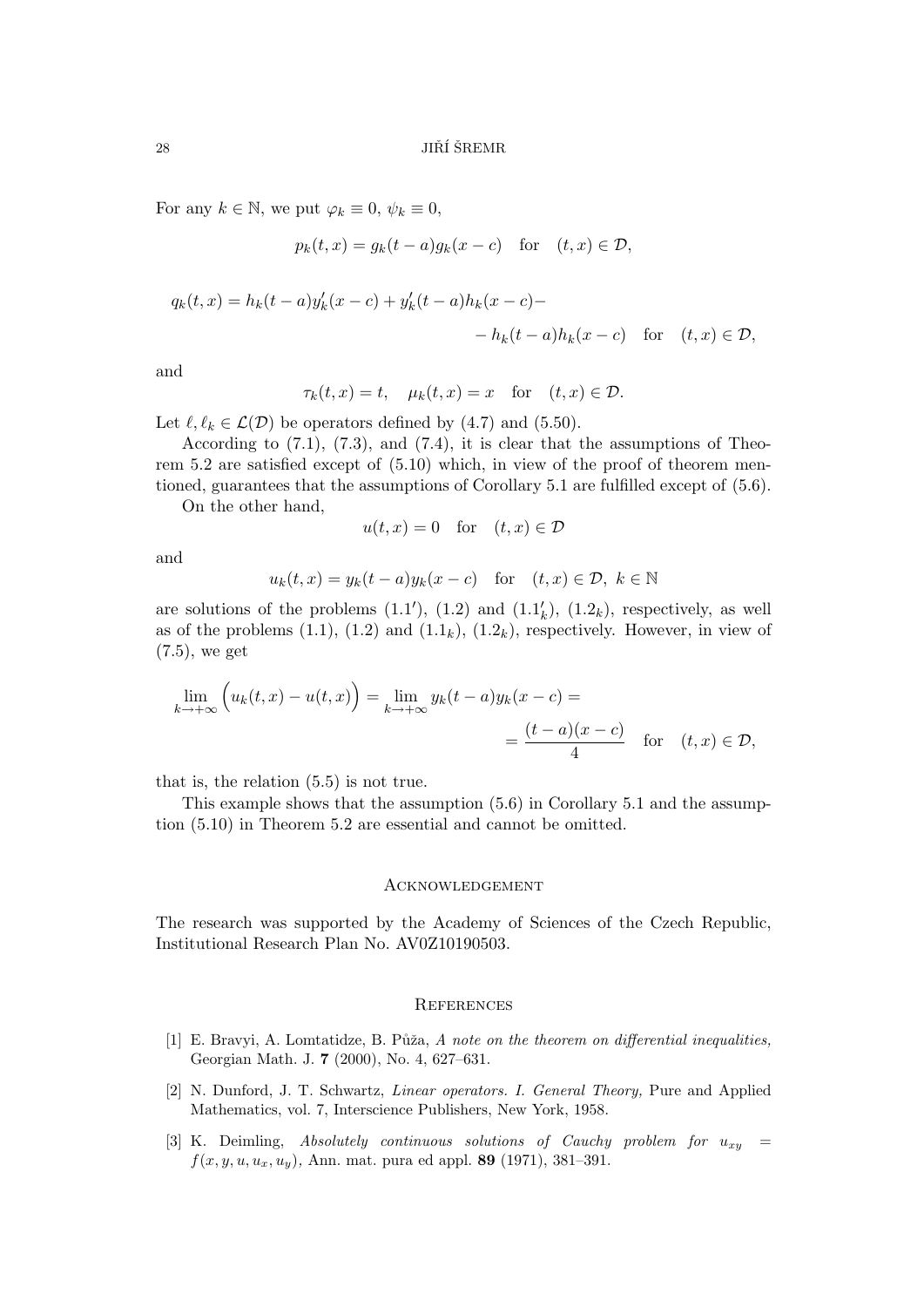- [4] O. Dzagnidze, Some new results on the continuity and differentiability of functions of several real variables, Proceed. of A. Razm. Math. Inst. 134 (2004), 1-138.
- [5] M. Grigolia, Some remarks on the initial problems for nonlinear hyperbolic systems, Mem. Differential Equations Math. Phys. 34 (2005), 97–114.
- [6] T. Kiguradze, Some boundary value problems for systems of linear partial differential equations of hyperbolic type, Mem. Differential Equations Math. Phys. 1 (1994), 1–144.
- [7] A. Lomtatidze, S. Mukhigulashvili, J. Šremr, *Nonnegative solutions of the characteristic* initial value problem for linear partial functional–differential equations of hyperbolic type, Mathematical Institute, Academy of Sciences of the Czech Republic, Preprint (2005).
- [8] H. Štěpánková,  $\vec{A}$  note on the theorem on differential inequalities, E. J. Qualitative Theory of Diff. Equ. (2005), No. 7, 1–8.
- [9] S. Walczak, Absolutely continuous functions of several variables and their application to differential equations, Bull. Pol. Acad. Sci. Math. 35 (1987), No. 11–12, 733–744.
- [10] W. Walter, Differential and integral inequalities, Springer–Verlag, Berlin, Heidelberg, New York, 1970.

#### Author's Address

MATHEMATICAL INSTITUTE, ACADEMY OF SCIENCES OF THE CZECH REPUBLIC, ŽIŽKOVA 22, 616 62 Brno, Czech Republic E-mail address: sremr@ipm.cz